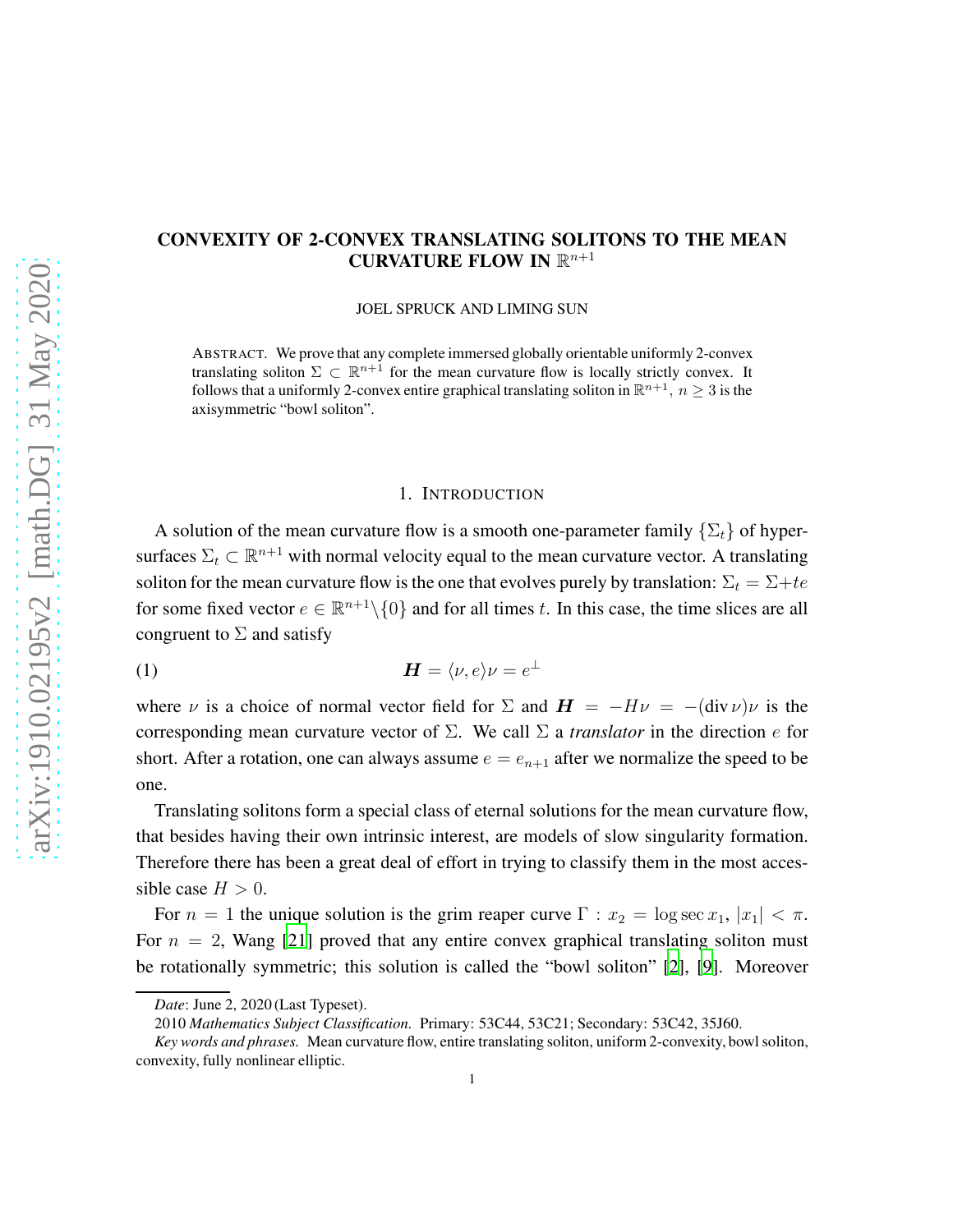### 2 JOEL SPRUCK AND LIMING SUN

he showed that complete convex graphical translators that were not entire, necessarily live over strips. In [\[20\]](#page-17-1), Spruck and Xiao proved that any complete immersed two-sided translating soliton in  $\mathbb{R}^3$  with  $H > 0$  must be convex. Furthermore, they also classified the asymptotic behavior of possible solutions in a strip and conjectured the existence of a unique locally strictly convex translating soliton asymptotic to the "tilted grim reaper",  $x_3 = \lambda^2 \log \sec \frac{x_1}{\lambda} + \sqrt{\lambda^2 - 1} x_2$ , associated to any strip of width  $\lambda \pi$ ,  $\lambda > 1$ .

Bourni et al. [\[5\]](#page-16-1) proved the existence of such convex translators with the correct asymptotics (in fact in slabs of width greater than  $\pi$  in any dimension  $n \geq 2$ ). At about the same time, Hoffman et al. [\[14](#page-17-2)] proved existence and uniqueness of locally strictly convex solitons in strips, thus completing the classification of all mean convex translating solitons in  $\mathbb{R}^3$ , which consists of the standard grim reaper surface in a strip of width  $\pi$ , the tilted grim reaper in a strip of width  $\pi \lambda > \pi$ , the locally strictly convex "delta wings" asymptotic to the tilted grim reaper at  $\pm \infty$ , in a strip of width  $\pi \lambda > \pi$ , and the bowl soliton.

In higher dimensions, Haslhofer [\[11](#page-17-3)] proved the uniqueness of the bowl soliton in arbitrary dimensions under the assumption that the translating soliton  $\Sigma$  is  $\alpha$ -noncollapsed and uniformly 2-convex. The  $\alpha$ -noncollapsed condition means that for each  $P \in \Sigma$ , there are closed balls  $B^{\pm}$  disjoint from  $\Sigma - P$  of radius at least  $\frac{\alpha}{H(P)}$  with  $B^+ \cap B^- = \{P\}$ . This condition figures prominently in the regularity theory for mean convex mean curvature flow [\[15](#page-17-4)], [\[17\]](#page-17-5), [\[22](#page-18-1)], [\[23\]](#page-18-2). The uniformly 2-convex condition (automatic if  $n = 2$ ) means that if  $\kappa_1 \leq \kappa_2 \leq \cdots \leq \kappa_n$  are the ordered principle curvatures of  $\Sigma$ , then  $\kappa_1 + \kappa_2 \geq \beta H$ for some uniform  $\beta > 0$ . The  $\alpha$ -noncollapsed condition is a deep and powerful property of weak solutions of the mean convex mean curvature flow [\[23\]](#page-18-2), [\[12](#page-17-6)], which implies that any complete  $\alpha$ -noncollapsed mean convex solition  $\Sigma$  is convex with uniformly bounded second fundamental form. For some related results, see [\[8](#page-17-7)], [\[7\]](#page-17-8), [\[4](#page-16-2)]. The purpose of this paper is to extend the work of [\[20\]](#page-17-1) to 2-convex translating solitons in all dimensions. The main result of this paper is the following

<span id="page-1-0"></span>**Theorem 1.1.** If  $\Sigma^n$  is a complete immersed two-sided, uniformly 2-convex translator in  $\mathbb{R}^{n+1}$ ,  $n \geq 3$ , then  $\Sigma$  is locally strictly convex.

Note that uniform 2-convexity plus convexity implies that there can be at most one zero curvature at a point of  $\Sigma<sup>n</sup>$ . Hence we are claiming in Theorem [1.1,](#page-1-0) that  $\Sigma<sup>n</sup>$  cannot split off a line. For if  $\Sigma^n = \Sigma^{n-1} \times \mathbb{R}$ , then the uniform 2-convexity implies that the second fundamental form of  $\Sigma^{n-1}$  satisfies  $h_{ij} \geq \frac{\beta}{n}H$  and  $\Sigma^{n-1}$  is a complete, locally strictly convex graph over either a slab or all of  $\mathbb{R}^{n-1}$ . Hence by the main theorem of Hamilton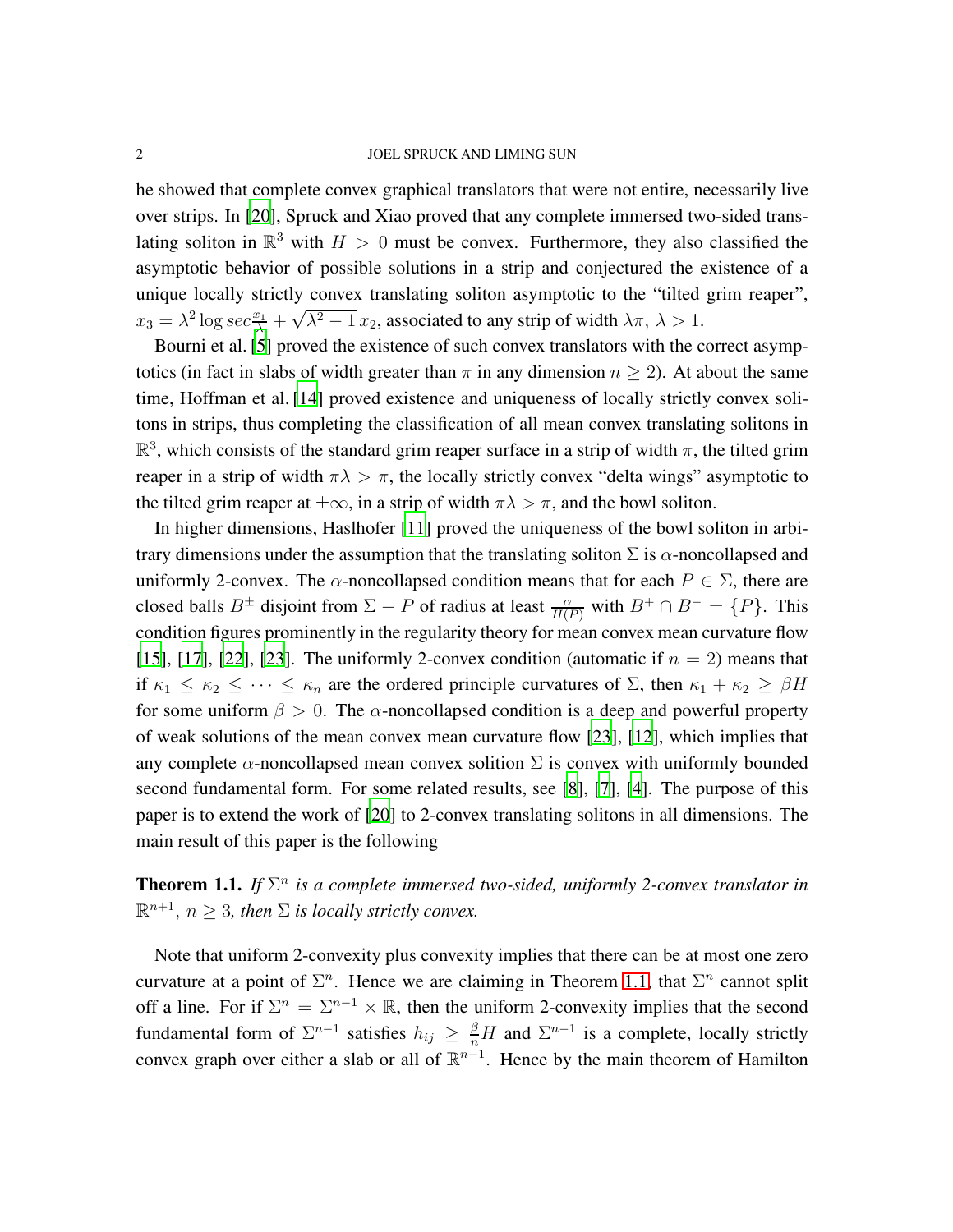## TRANSLATING SOLITONS 3

[\[10](#page-17-9)],  $\Sigma^{n-1}$  is compact, a contradiction. As a corollary, we obtain the following uniqueness theorem for the bowl soliton by appealing to Corollary 8.3 of a recent paper of Bourni, Langford and Tinaglia [\[6\]](#page-17-10) that characterizes the bowl soliton.

Corollary 1.2. *The bowl soliton is the unique uniformly 2-convex entire translator in*  $\mathbb{R}^{n+1}, n \geq 3.$ 

For  $n \geq 3$ , the class of complete 2-convex translating solitons  $\Sigma$  is rather restrictive. One elementary but important observation is that  $|A^{\Sigma}|$  is uniformly bounded. In fact, all the principal curvatures have absolute value less than one by Lemma [2.4.](#page-6-0) In our proof of Theorem [1.1,](#page-1-0) we shall essentially utilize the property that  $\kappa_1/(H - \kappa_1)$  satisfies a fully nonlinear elliptic equation. However, even though  $\kappa_1$  is smooth in  $\{\kappa_1 < 0\}$ , the second fundamental form  $h_{ij} = A(e_i, e_j)$  of  $\Sigma$  may not be differentiable in a local curvature frame if there are positive curvatures with multiplicity. To carry out our analysis, we utilize a special approximation  $\mu^{n}(\kappa)$  of  $min(\kappa_1, \ldots, \kappa_n)$  (section [2\)](#page-2-0) which enjoys many good properties due to our uniform 2-convex assumption. The  $\mu^{n}(\kappa)$  depend on a parameter  $\delta$ and are defined recursively. Moreover,  $\mu^n(\kappa) \to \kappa_1$  as  $\delta \to 0$ . We then apply the maximum principle to show that the infimum of  $\mu^n/(H - \mu^n)$  cannot be achieved at a finite point, if  $\delta$  is small enough. Thus the infimum must be achieved at infinity. As in [\[20](#page-17-1)], we apply the Omari-Yau maximum principle to a minimizing sequence of points  $P_N$  tending to infinity. This argument is delicate and utilizes the special properties of our approximation  $\mu^n$ . After translating the  $P_N$  back to the origin and passing to a subsequence, we again obtain a contradiction if  $\delta$  small enough. Finally, this means  $\mu^n$  can never be negative when  $\delta$  is small enough. Therefore  $\kappa_1 \geq 0$  and  $\Sigma$  is convex.

The organization of the paper is as follows. In section [2](#page-2-0) we construct an approximation of the minimum function and derive several essential properties of it that will be needed in the proof of Theorem [1.1.](#page-1-0) In section [3,](#page-10-0) we extend the method of [\[20](#page-17-1)] to prove the convexity of uniformly 2-convex translating solitons.

## 2. APPROXIMATION OF THE MINIMUM FUNCTION

<span id="page-2-0"></span>In this section we refine the iterative approximation of  $\min\{x_1, \ldots, x_n\}$  of Heidusch [\[13\]](#page-17-11) and Aarons [\[1](#page-16-3)] so that it can be used in a maximum principle argument to prove convexity of 2-convex translators for the mean curvature flow.

**Definition 2.1.** (i) The  $\delta$ -approximation to the function

$$
\min\{x_1, x_2\}
$$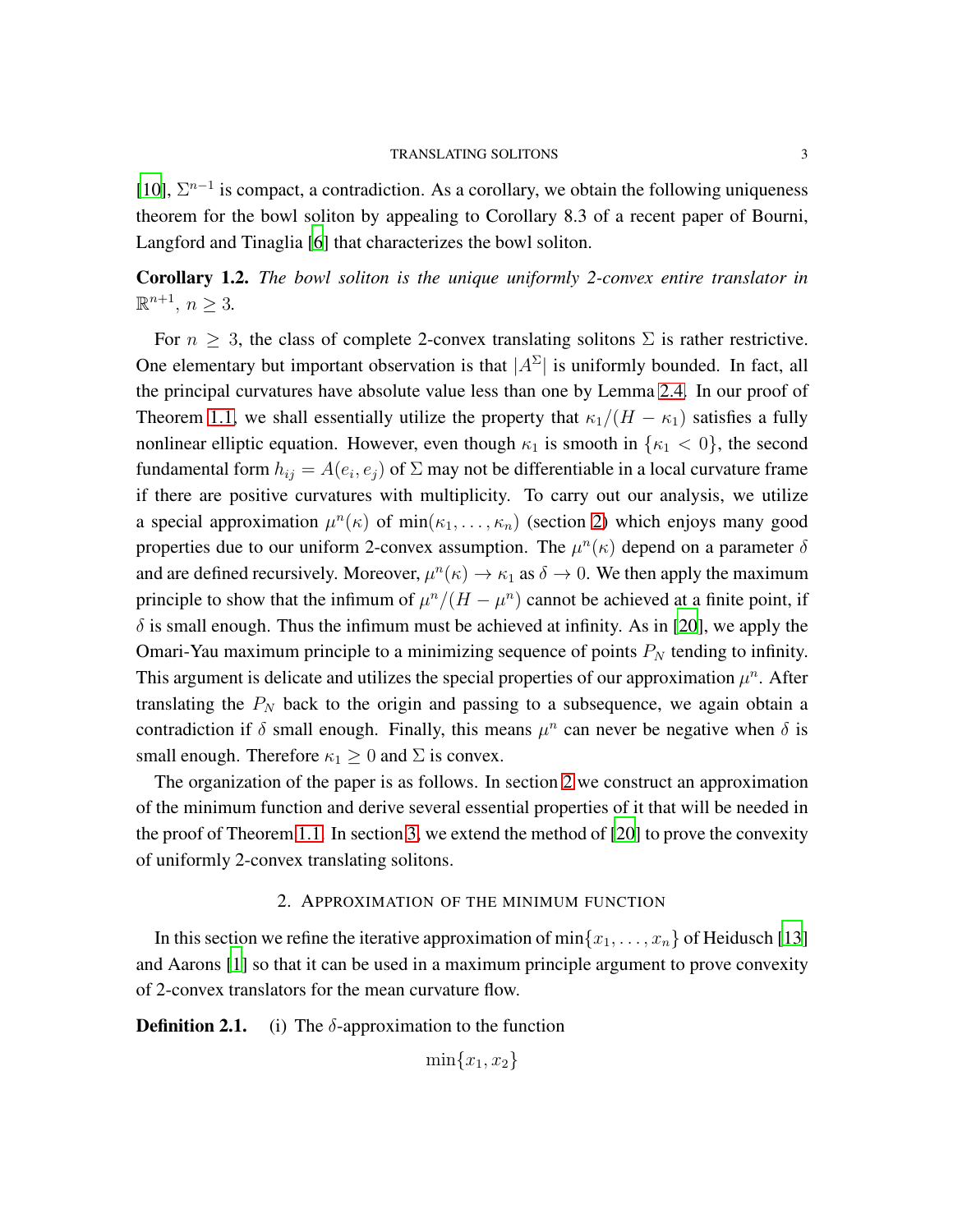is given by

$$
\mu(x_1, x_2) = \mu^2(x_1, x_2) = \frac{x_1 + x_2}{2} - \sqrt{\left(\frac{x_1 - x_2}{2}\right)^2 + \delta x_1 x_2}
$$

for any  $\delta \in (0, \frac{1}{2})$  $(\frac{1}{2})$ .

(ii) For  $n \geq 3$ , define inductively the  $\delta$ -approximation to

$$
\min_n(x) := \min\{x_1, x_2, \cdots, x_n\}, \text{ for } x \in \mathbb{R}^n
$$

by

$$
\mu^{n}(x) := \frac{1}{n} \sum_{i=1}^{n} \mu(x_i, \mu^{n-1}(\bar{x}^i))
$$
  
where  $\bar{x}^i = (x_1, \dots, x_{i-1}, x_{i+1}, \dots, x_n) \in \mathbb{R}^{n-1}$ .

In order to accomondate our 2-convexity assumption and to show that the  $\mu^n$  are well defined, we restrict  $\mu^n$  to a convenient admissible domains  $\mathcal{A}_n$ ,  $\mathcal{A}_n^-$ ,  $n \geq 2$ , defined as follows:

(2) 
$$
\mathcal{A}_n = \left\{ x \in \mathbb{R}^n : |x_j| \leq 1, \forall j, \ x_k + x_l \geq \beta \sum_{i=1}^n x_i > 0 \ \forall k \neq l \right\},
$$

(3) 
$$
\mathcal{A}_n^- = \left\{ x \in \mathcal{A}_n : \min_n(x) \leq -\alpha \sum_{i=1}^n x_i \right\},\
$$

for some fixed  $\alpha, \beta \in (0, 1)$ . It is easy to see that if  $x \in A_n^-$ , there is exactly one component of  $x$  with strictly negative minimum value and all the other components are strictly positive.

**Lemma 2.2.** For  $n \geq 3$ , a necessary and sufficient condition that  $\mathcal{A}_n^- \neq \emptyset$  is that

<span id="page-3-0"></span>(4) 
$$
\beta \le \frac{1 - (n-2)\alpha}{n-1}, \quad 0 < \alpha < \frac{1}{n-2}.
$$

*Proof.* Without loss of generality, we may assume  $x \in A_n^-$  with  $x_1 \le x_2 \le \cdots \le x_n$ . Then  $x_1 < 0, x_2 > 0$  and

$$
x_1 + x_2 \ge \beta \sum_{i=1}^n x_i > 0
$$
 and  $x_1 \le \frac{-\alpha}{1+\alpha} \sum_{i=2}^n x_i$ .

or equivalently,

$$
x_1 + x_2 \ge \frac{\beta}{1 - \beta} \sum_{i=3}^n x_i
$$
,  $x_1 + \frac{\alpha}{1 + \alpha} x_2 \le \frac{-\alpha}{1 + \alpha} \sum_{i=3}^n x_i$ ,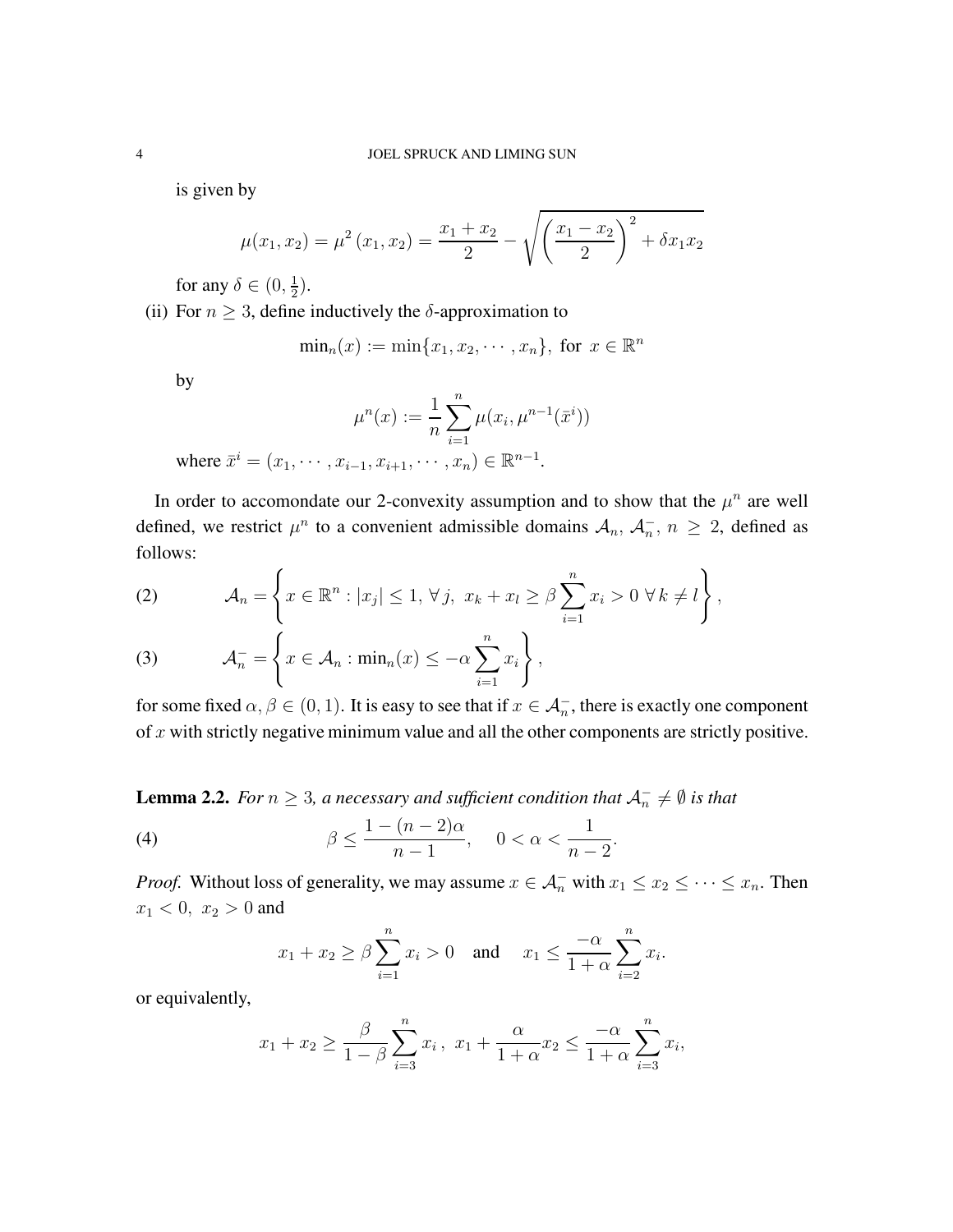which implies

$$
\frac{1}{1+\alpha}x_2 \ge \left[\frac{\beta}{1-\beta} + \frac{\alpha}{1+\alpha}\right] \sum_{i=3}^n x_i \ge (n-2) \left[\frac{\beta}{1-\beta} + \frac{\alpha}{1+\alpha}\right] x_2.
$$

Since  $x_2 > 0$ , we arrive at

$$
\frac{1}{1+\alpha} \ge (n-2) \left[ \frac{\beta}{1-\beta} + \frac{\alpha}{1+\alpha} \right]
$$

which is equivalent to [\(4\)](#page-3-0). Conversely for any  $0 < \lambda \leq \frac{\alpha+1}{n-1}$  $\frac{\alpha+1}{n-1}$ , choose

$$
\beta = \frac{1 - (n - 2)\alpha}{n - 1}, x_1 = -\frac{(n - 1)\alpha\lambda}{1 + \alpha}, x_2 = x_3 = \dots = x_n = \lambda.
$$

Then we have

$$
m := \sum_{i=1}^{n} x_i = \frac{(n-1)\lambda}{\alpha+1}, \ x_1 = -\alpha m, \ x_1 + x_2 = \beta m
$$

so  $x \in \mathcal{A}_n^-$ . The contract of the contract of the contract of the contract of the contract of the contract of the contract<br>The contract of the contract of the contract of the contract of the contract of the contract of the contract o

The function  $\mu$  has the following important properties we will need to analyze  $\mu^n$ .

<span id="page-4-2"></span>**Lemma 2.3.** *For any*  $0 < \delta < \frac{1}{2}$  *and*  $(x_1, x_2) \in A_2$ *,* 

*i.*  $\mu$  *is smooth and symmetric and if*  $x_1, x_2 > 0$ *, then*  $\mu(x) > 0$ *.* 

*ii.* µ *is monotonically increasing, concave and satisfies*

$$
0 \le \mu_{x_i} \le 1, \ i = 1, 2.
$$

*iii.*  $\mu$  *is homogeneous of degree* 1 *and therefore satisfies*  $\sum_{i=1}^{2} x_i \mu_{x_i}(x) = \mu(x)$ *. iv.*  $\mu(x) \leq \frac{1}{2}$  $\frac{1}{2}(x_1+x_2)$  and  $|\mu(x) - \min(x_1,x_2)| \leq 4\sqrt{\delta}(x_1+x_2)$ .

*v.* If  $x \in \mathcal{A}_2^-$ , assuming  $x_1 \leq x_2$ , then

<span id="page-4-0"></span>(5) 
$$
\frac{1}{2}\left(1+\frac{1-2\delta+2\alpha(1-\delta)}{\sqrt{1+4\alpha(1+\alpha)(1-\delta)}}\right)\leq \mu_{x_1} < \frac{1}{2}\left(1+\sqrt{1-\delta}\right)
$$

*and*

<span id="page-4-1"></span>(6) 
$$
\frac{1}{2}\left(1-\frac{\alpha(1-2\delta)+1+\alpha}{\sqrt{1+4\alpha(1+\alpha)(1-\delta)}}\right)\leq \mu_{x_2} < \frac{1}{2}\left(1-\sqrt{1-\delta}\right).
$$

*Proof.* For i., it is easy to see that  $\mu(x)$  is smooth except if  $x_1 = x_2 = 0$ , and  $\mu = 0$  implies  ${x_1 = 0, x_2 \ge 0}$  or  ${x_1 \ge 0, x_2 = 0}$ . If  $x_1 > 0$  and  $x_2 > 0$ , then  $\mu(x) > 0$ .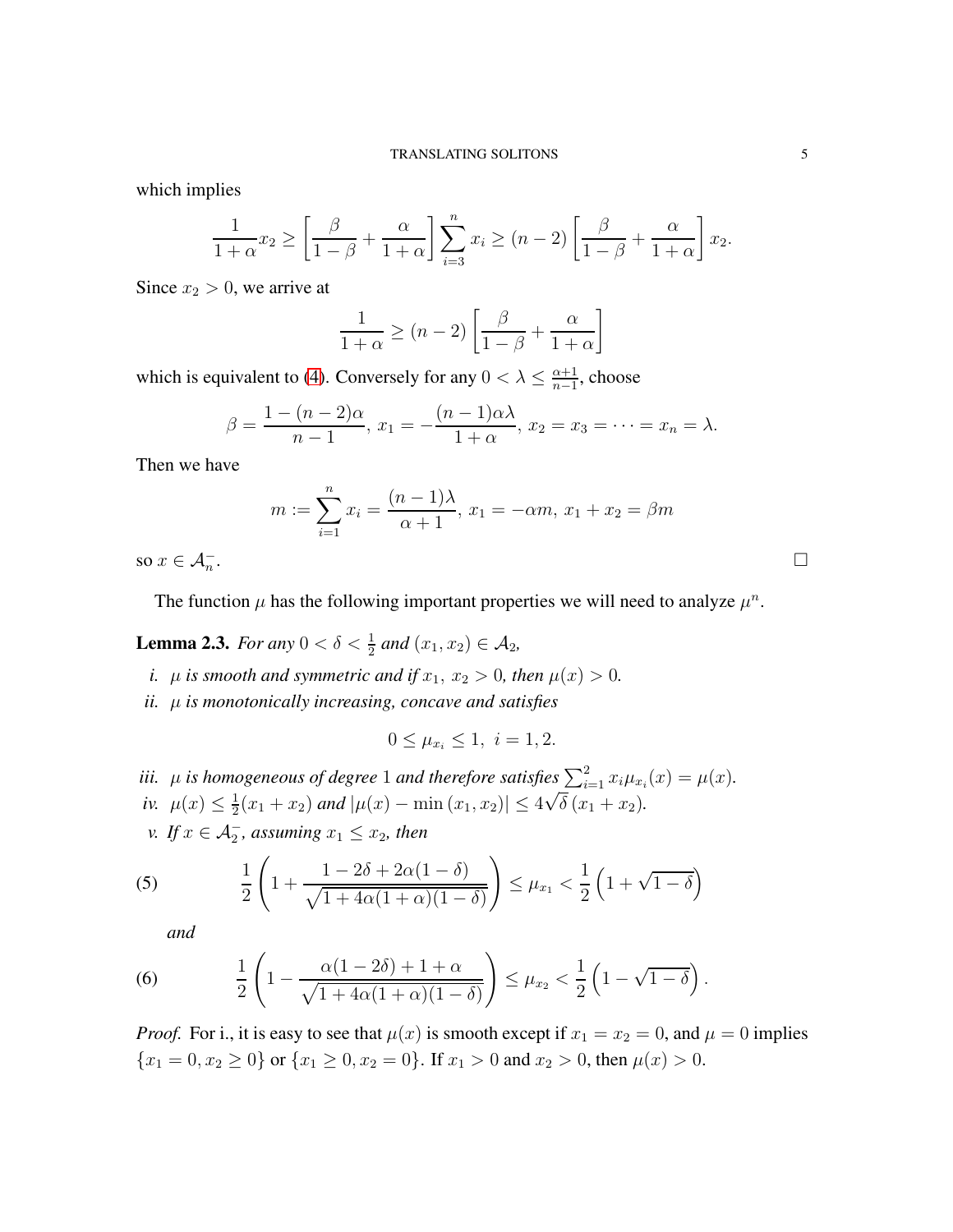For ii., a simple calculation show that

<span id="page-5-0"></span>(7) 
$$
\mu_{x_1} = \frac{1}{2} \left( 1 + \frac{(1 - 2\delta)x_2 - x_1}{\sqrt{(x_1 - x_2)^2 + 4\delta x_1 x_2}} \right) \in [0, 1]
$$

and  $\mu_{x_1} = 0$  if and only if  $x_2 = 0$ . Similarly

<span id="page-5-1"></span>(8) 
$$
\mu_{x_2} = \frac{1}{2} \left( 1 + \frac{(1 - 2\delta)x_1 - x_2}{\sqrt{(x_1 - x_2)^2 + 4\delta x_1 x_2}} \right) \in [0, 1]
$$

and  $\mu_{x_2} = 0$  if and only if  $x_1 = 0$ . Moreover,

<span id="page-5-4"></span>(9) 
$$
(D^2 \mu) = \frac{2\delta(1-\delta)}{\left[ (x_1 - x_2)^2 + 4\delta x_1 x_2 \right]^{\frac{3}{2}}} \left[ \begin{array}{cc} -x_2^2 & x_1 x_2 \\ x_1 x_2 & -x_1^2 \end{array} \right]
$$

is negative semi-definite. Hence  $\mu$  is increasing and concave.

Statement iii. is obvious as is the first part of statement iv. We verify the second statement of iv.. By the homogeneity of  $\mu$ , it suffices to restrict to  $x_1+x_2=1$  and we may also assume  $x_1 \le x_2, -1 \le x_1 \le 1/2$ . Then

$$
|\mu - x_1| = \frac{1}{2} \left| \left( (1 - 2x_1) - \sqrt{(1 - \delta)(1 - 2x_1)^2 + \delta} \right) \right|
$$
  
=  $2\delta \left| \frac{x_1^2 - x_1}{(1 - 2x_1) + \sqrt{(1 - \delta)(1 - 2x_1)^2 + \delta}} \right| \le 4\sqrt{\delta},$ 

which gives  $|\mu(x) - \min(x_1, x_2)| \le 4\sqrt{\delta}$ .

To prove v., let  $x_1 = \min_2(x)$  and observe that  $x \in \mathcal{A}_2^-$  is equivalent to

$$
-1 < t := \frac{x_1}{x_2} \le -\frac{\alpha}{1+\alpha}
$$

.

Moreover a simple calculation shows that both

<span id="page-5-2"></span>(10) 
$$
\mu_{x_1} = \frac{1}{2} \left( 1 + \frac{(1 - 2\delta) - t}{\sqrt{(t - 1)^2 + 4\delta t}} \right),
$$

and

<span id="page-5-3"></span>(11) 
$$
\mu_{x_2} = \frac{1}{2} \left( 1 + \frac{(1 - 2\delta)t - 1}{\sqrt{(t - 1)^2 + 4\delta t}} \right),
$$

are decreasing functions of t on  $(-1, -\frac{\alpha}{1+})$  $\frac{\alpha}{1+\alpha}$  and then [\(5\)](#page-4-0), [\(6\)](#page-4-1) follow by evaluation at the appropriate endpoints.  $\Box$ 

We next show that  $\mu^n$  is well-defined on  $\mathcal{A}_n$  and has nice properties.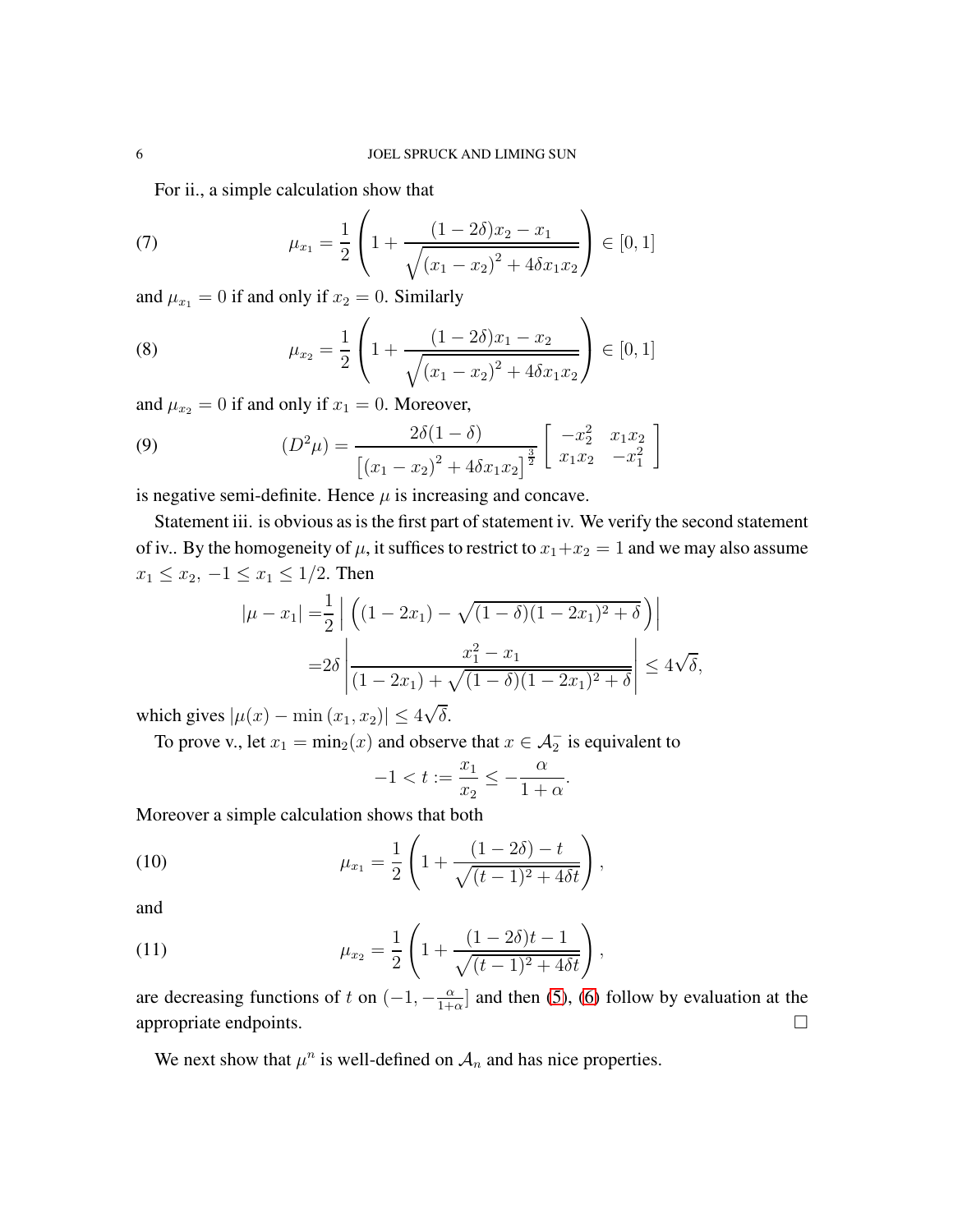<span id="page-6-0"></span>**Lemma 2.4.** *Let*  $x \in A_n$ ,  $n \geq 3$  *and set*  $m := \sum_{j=1}^n x_j$ *. Then* 

- *i.*  $|min_n(x)| \leq 1 \frac{(n-2)\beta}{1-\beta}$  $\frac{n-2}{1-\beta}$  *if min*<sub>n</sub>(x) < 0*,*
- *ii.*  $|min_n(x)| \leq \frac{1-\beta}{n-2}m$ ,  $max_i x_i \leq (1-\beta)m$ ,
- *iii.*  $x \in \mathcal{A}_n \Rightarrow \overline{x}^i \in \mathcal{A}_{n-1}, i = 1, \ldots, n$ ,
- *iv.*  $|\mu^n(x) \min_n(x)| \leq c(n)\sqrt{\delta} m$ ,
- *v.* For  $\delta$  sufficiently small,  $x \in A_n \Rightarrow (x_i, \mu^{n-1}(\overline{x}^i)) \in A_2, i = 1, \ldots, n$ ,
- *vi.* For any *i* such that  $x_i \neq min_n(x)$ ,  $x \in \mathcal{A}_n^- \Rightarrow \overline{x}^i \in \mathcal{A}_{n-1}^-$ ,
- *vii. For*  $\delta$  *sufficiently small,*  $x \in A_n^- \Rightarrow (x_i, \mu^{n-1}(\overline{x}^i)) \in A_2^-, i = 1, \ldots, n$ .

*Proof.* We prove i., ii. together. Let  $x \in A_n$  and assume  $x_1 \le x_2 \le \ldots \le x_n$ . Then

$$
\sum_{i=1}^n x_i = m \text{ with } x_1 + x_2 \ge \beta m.
$$

In particular,

$$
(1 - \beta)(x_1 + x_2) \ge \beta \sum_{i=3}^{n} x_i \ge (n - 2)\beta x_2,
$$

so

$$
|x_1| \le \frac{1 - (n - 1)\beta}{1 - \beta} x_2 \le 1 - \frac{(n - 2)\beta}{1 - \beta} \text{ if } x_1 < 0.
$$

In addition,  $\beta m + x_3 + \ldots + x_n \leq m$ . Then  $|x_1| \leq x_2 \leq x_3 \leq \frac{1-\beta}{n-2}m$  and it follows by induction that  $x_n \leq (1-\beta)m$ , proving i, ii.. Next observe that iii. is trivial if  $i \geq 2$  or  $i = 1$ and  $x_1 \geq 0$ . So assume  $i = 1$  and  $x_1 < 0$ . Then we must show  $x_2 + x_3 \geq \beta(\sum_{j=1}^n x_j - x_1)$ or equivalently  $\beta x_1 + x_2 + x_3 \ge \beta \sum_{j=1}^n x_j = \beta m$ . Observe that

$$
\beta x_1 + x_2 + x_3 \ge (x_2 - (1 - \beta)x_1) + x_1 + x_2 \ge
$$
  

$$
(x_2 - (1 - \beta)x_1) + \beta \sum_{j=1}^n x_j > \beta m,
$$

proving iii. (since we already know  $|x_j| \leq 1$  for all j).

We next prove iv. by induction; we assume  $x_1 < x_2 \leq \ldots \leq x_n$ . Since  $\mu$  is homogenous of degree one, we will also assume  $m = 1$ . The case  $n = 2$  is Lemma [2.3](#page-4-2) part iv. Now assume we have proved iv. for  $n = 2, \ldots, k - 1$ . Then by the monotonicity of  $\mu$ ,

$$
\mu^{k}(x) = \frac{1}{k} \sum_{j=1}^{k} \mu(x_{j}, \mu^{k-1}(\overline{x}^{j})) = \frac{1}{k}(kx_{1} + O(\sqrt{\delta})) = x_{1} + O(\sqrt{\delta}),
$$

which gives  $|\mu^k(x) - \min_k(x)| \le c(k)\sqrt{\delta}$  completing the induction. We first prove v. for  $n = 3$ . Let  $x \in A_3$  and note that if  $x_1 \geq 0$ , then by part iii. and the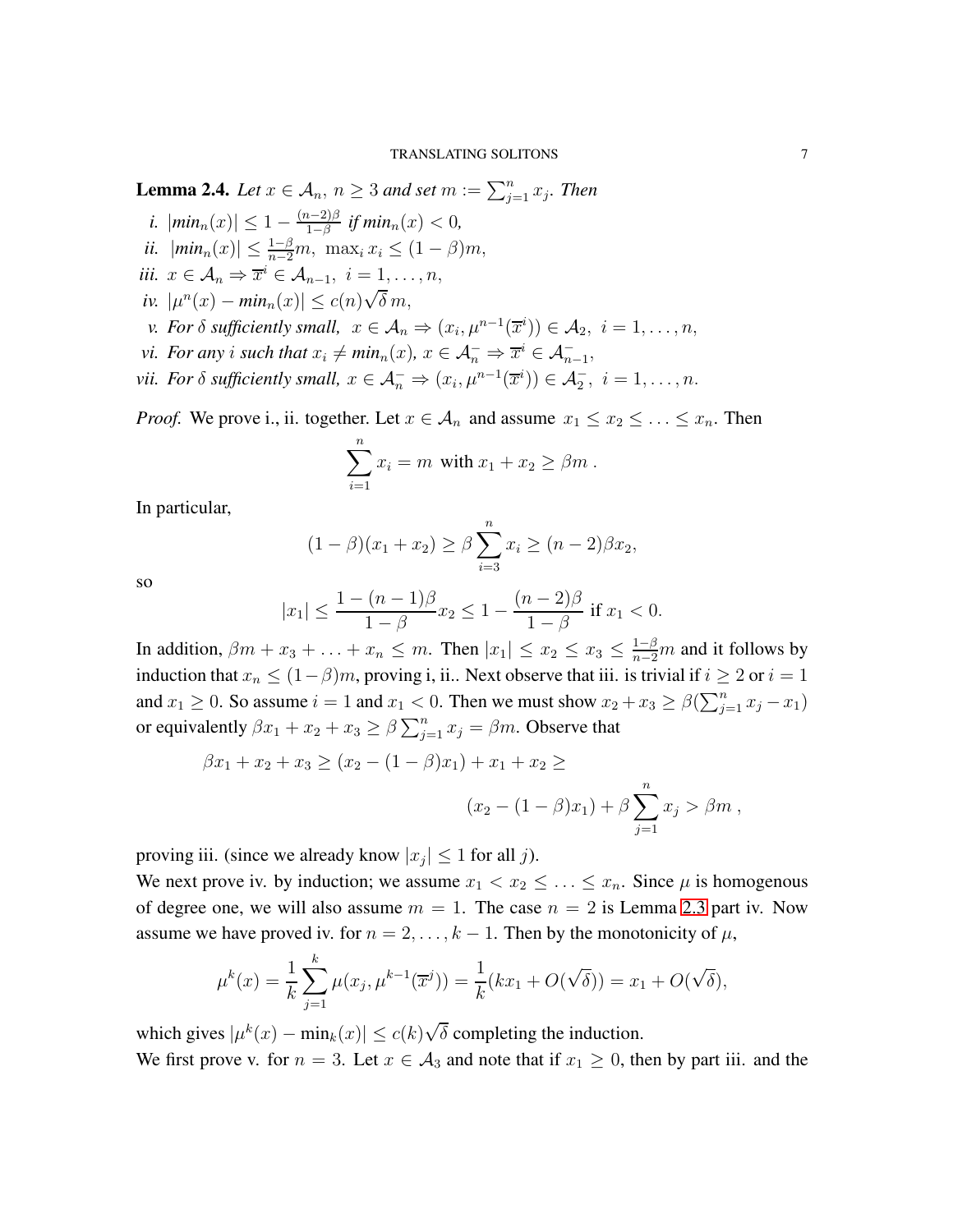definition of  $\mu$ ,  $0 \le \mu(x_i, \overline{x}^i) < 1$ ,  $i = 1, 2, 3$ . If  $-1 \le x_1 < 0$ , then

$$
\mu(x_1, x_2) - x_1 = \frac{x_2 - x_1}{2} - \sqrt{\left(\frac{x_2 - x_1}{2}\right)^2 + \delta x_1 x_2} > \frac{x_2 - x_1}{2} - \frac{x_2 - x_1}{2} = 0.
$$

Hence  $\mu(x_1, x_2) \ge x_1 \ge -1$  completing the proof for  $n = 3$ . Now suppose v. holds for  $n = k - 1$ . Then

$$
|\mu^{k-1}(x)| \le \frac{1}{k-1} \sum_{j=1}^{k-1} |\mu(x_j, \mu^{k-2}(\overline{x}^j))| \le 1
$$

since by induction,  $|\mu^{k-2}(\overline{x}^j)| \le 1$  and then  $|\mu(x_j, \mu^{k-2}(\overline{x}^j)| \le 1$  by the  $n = 3$  case. It remains to show  $x_i + \mu^{k-1}(\overline{x}^i) > 0$  for all i. But again using part iv., we find (as in the proof of part iii.)

$$
x_i + \mu^{k-1}(\overline{x}^i) \ge x_1 + x_2 - c(n)\sqrt{\delta} \sum_{j=1}^n x_j \ge (\beta - c(n)\sqrt{\delta}) \sum_{j=1}^n x_j > 0
$$

for  $\delta$  small enough, completing the proof of part v.

To prove vi. it suffices by part iii. to show that for  $i \geq 2$ ,  $x_1 \leq -\alpha(m-x_i)$  or equivalently,  $x_1 + \alpha m \leq \alpha x_i$ . This holds trivially since the left hand side is nonpositive since  $x \in A_n^-$ . Finally we prove vii. Again assume  $m = 1$ . By part iv.,

(12) 
$$
\min(x_i, \mu^{n-1}(\overline{x}^i)) \leq \min_n(x) + c(n)\sqrt{\delta} = x_1 + c(n)\sqrt{\delta}
$$

$$
x_i + \mu^{n-1}(\overline{x}^i) \leq x_n + x_1 + c(n)\sqrt{\delta}.
$$

Thus it suffices to show that

$$
x_1 + c(n)\sqrt{\delta} \leq -\alpha(x_n + x_1 + c(n)\sqrt{\delta}) = -\alpha(1 - (x_2 + \ldots + x_{n-1}) + c(n)\sqrt{\delta}).
$$

Since by hypothesis,  $x \in \mathcal{A}_n^-$ ,  $x_1 \le -\alpha m = -\alpha$ , we need only show that

$$
x_2 \ge (1 + \frac{1}{\alpha})c(n)\sqrt{\delta}.
$$

But  $x_1 + x_2 \ge \beta m = \beta$ , hence  $x_2 \ge \beta - x_1 \ge \beta + \alpha > (1 + \alpha^{-1})c(n)\sqrt{\delta}$  for  $\delta$  sufficiently small.  $\Box$ 

The following additional properties of the  $\mu^n$  follow easily from Lemmas [2.3,](#page-4-2) [2.4](#page-6-0) by induction.

<span id="page-7-0"></span>**Corollary 2.5.** *For any*  $0 < \delta < \frac{1}{2}$ *, on*  $\mathcal{A}_n$ *, n*  $\geq 2$  *we have:* 

*i.*  $\mu^n$  *is smooth and symmetric and if*  $x_i > 0$ ,  $\forall i$  *, then*  $\mu_n(x) > 0$ *.*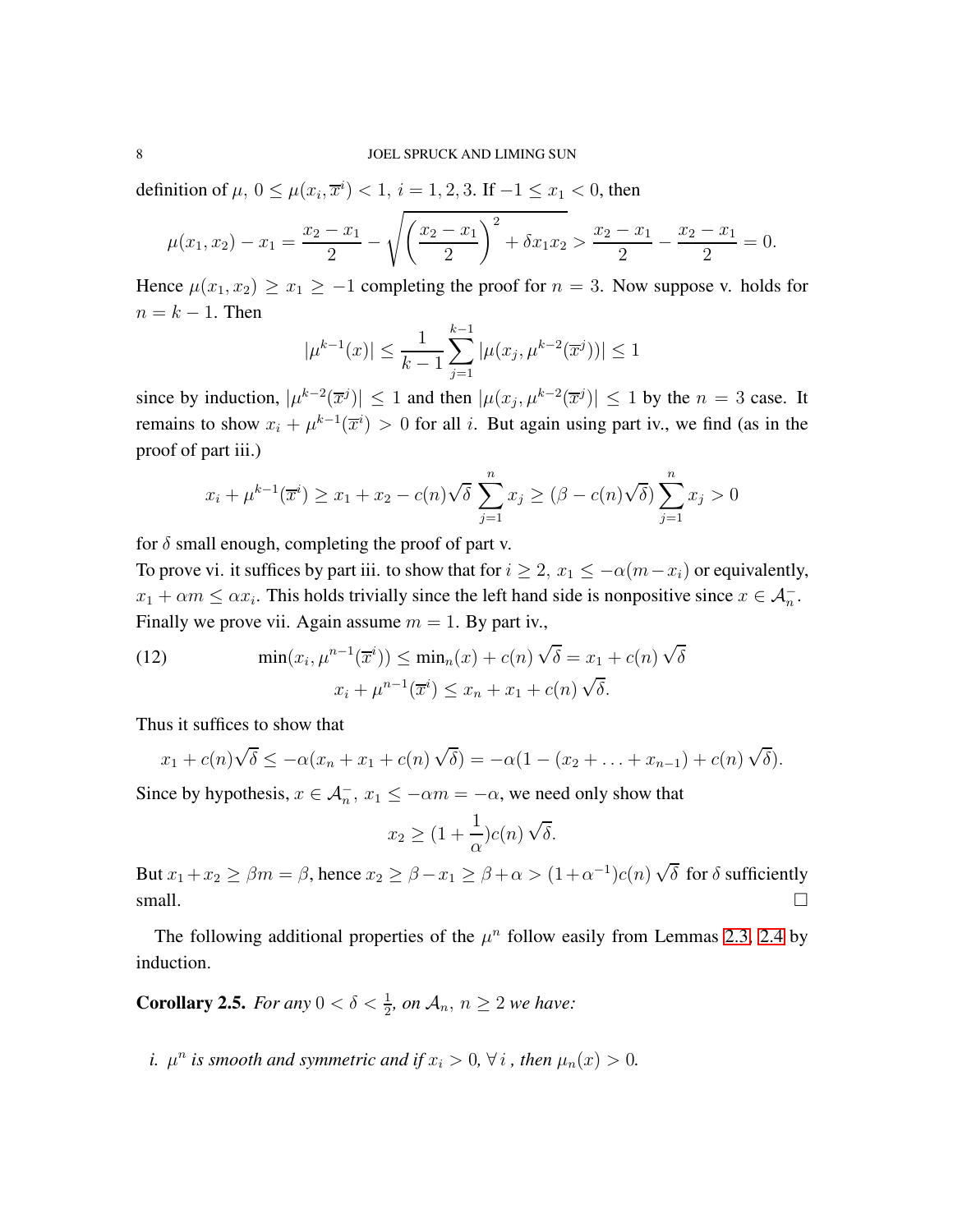$ii. \mu<sup>n</sup>$  is monotonically increasing and concave and satisfies

$$
0 \leq \mu_{x_i}^n \leq 1 \text{ for } i = 1, \cdots, n.
$$

*iii.*  $\mu^n$  *is homogeneous of degree* 1 *and therefore*  $\sum_{i=1}^n x_i \mu_{x_i}^n(x) = \mu^n(x)$ *. iv.*  $\mu^n(x) \leq \frac{1}{n}$  $\frac{1}{n} \sum_{j=1}^n x_j$ .

Next we shall prove some important properties related to the derivatives of  $\mu^n$ .

<span id="page-8-2"></span>**Lemma 2.6.** *For*  $n \geq 2$ *, there exist*  $\delta_n = \delta_n(\alpha, \beta, n)$  *such that the following properties hold for*  $0 < \delta < \delta_n$ *:* 

*i.* If  $x \in A_n$  and  $x_i < x_j$ , then  $\mu_{x_i}^n > \mu_{x_j}^n$ . *ii.* If  $x \in \mathcal{A}_n^-$ , then

$$
\mu_{x_i}^n(x) \to \begin{cases} 1 & \text{if } x_i = \min_n(x) \\ 0 & \text{otherwise} \end{cases}
$$

*uniformly as*  $\delta \to 0^+$ .

*iii.* If  $x \in A_n^-$ , then  $\mu_{x_ix_i}^n(x) < 0$ .

*Proof.* We first verify properties i., ii., iii. for  $n = 2$ . From the explicit formulas [\(7\)](#page-5-0) and [\(8\)](#page-5-1), property i is obvious. If  $(x_1, x_2) \in \mathcal{A}_2^-$ , then as in Lemma [2.3](#page-4-2) part v for  $x_1 =$  $\min_2(x), t := \frac{x_1}{x_2} \in (-1, -\frac{\alpha}{1+1})$  $\frac{\alpha}{1+\alpha}$  and one sees that  $\mu_{x_1} \to 1$  by [\(10\)](#page-5-2) and  $\mu_{x_2} \to 0$  by [\(11\)](#page-5-3) as  $\delta \rightarrow 0^+$ . Therefore property ii. is established and property iii. follows from [\(9\)](#page-5-4).

For  $n \geq 3$  we prove properties i., ii., iii. by induction. Assume they hold for  $\mu^{n-1}$ . For i., it is enough to show that if  $x_1 < x_2$ , then  $\mu_{x_1}^n > \mu_{x_2}^n$ . Write

<span id="page-8-0"></span>
$$
\mu^n(x) = d^n(x) + r^n(x)
$$

where

$$
d^{n}(x) = \frac{1}{n}\mu(x_{1}, \mu^{n-1}(\bar{x}^{1})) + \frac{1}{n}\mu(x_{2}, \mu^{n-1}(\bar{x}^{2}))
$$

$$
r^{n}(x) = \frac{1}{n}\sum_{i=3}^{n}\mu(x_{i}, \mu^{n-1}(\bar{x}^{i})).
$$

One sees easily that  $d^n(x)$  and  $r^n(x)$  are both symmetric and concave in the variables  $x_1$ and  $x_2$ . Consequently  $d_{x_1}^n \geq d_{x_2}^n$  and  $r_{x_1}^n \geq r_{x_2}^n$ . Furthermore,

<span id="page-8-1"></span>(14) 
$$
r_{x_1}^n(x) - r_{x_2}^n(x) = \frac{1}{n} \sum_{i=3}^n \mu_{y_2}(x_i, \mu^{n-1}(\bar{x}^i)) [\mu_{x_1}^{n-1} - \mu_{x_2}^{n-1}](\bar{x}^i).
$$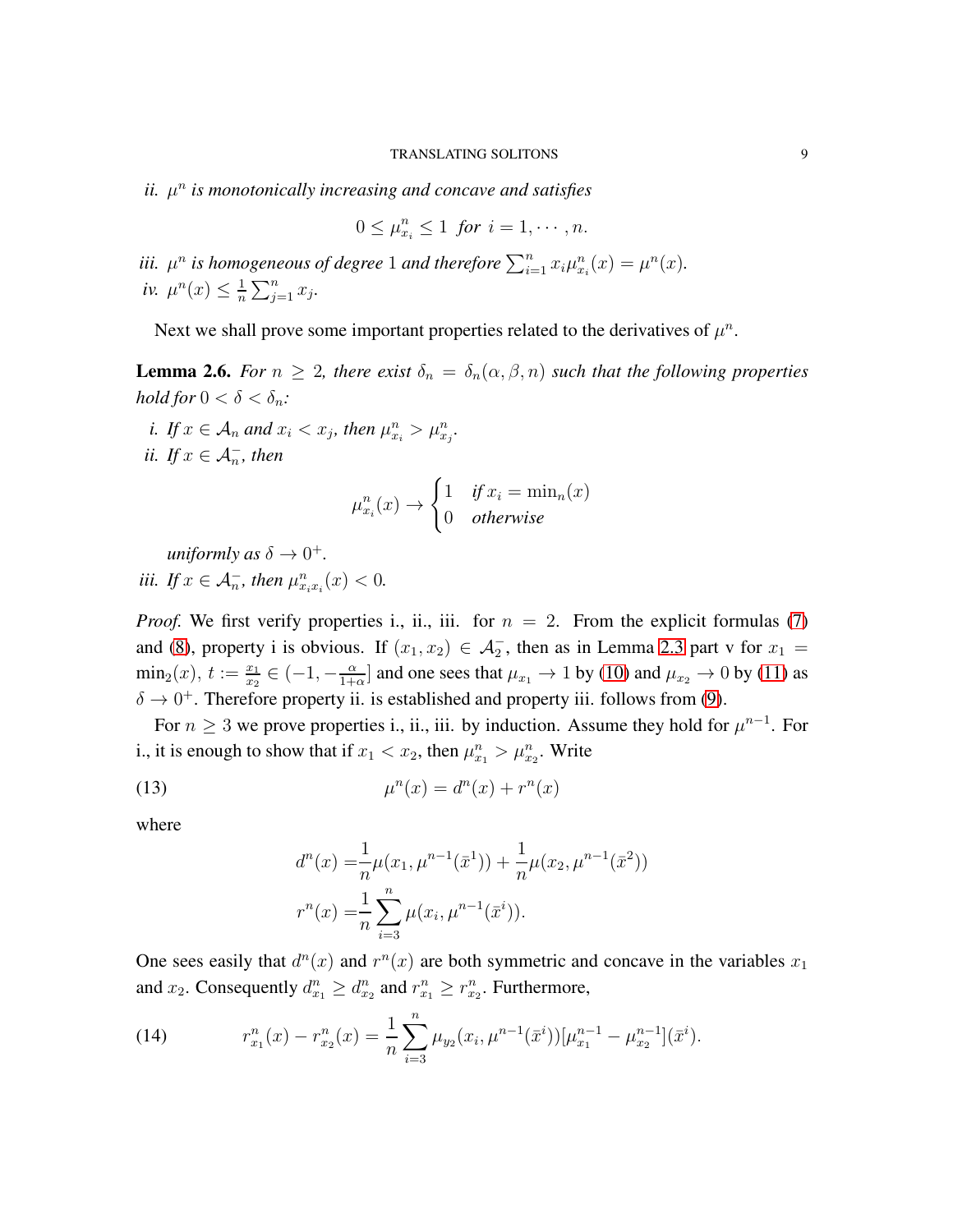Here  $\mu_{y_2}$  means the partial derivative with respect to the second variable. It follows from Lemma [2.4](#page-6-0) that  $\bar{x}^i \in A_{n-1}$  and  $(x_i, \mu^{n-1}(\bar{x}^i)) \in A_2$ . Therefore,

$$
\mu_{y_2}(x_i, \mu^{n-1}(\bar{x}^i)) \ge 0,
$$

with equality for such an i only when  $x_i = 0$ . By our assumption on  $\mu^{n-1}$ , one knows

$$
\mu_{x_1}^{n-1}(\bar{x}^i) > \mu_{x_2}^{n-1}(\bar{x}^i).
$$

Since  $x \in A_n$ , x cannot have two entries which are both equal to 0. Therefore  $r_{x_1}^n(x)$  –  $r_{x_2}^n(x) > 0$  except possibly if  $n = 3$  and  $x_3 = 0$ . However, in this case one must have  $x_1, x_2 > 0$  and consequently  $\mu^3(x) = \mu(x_1, x_2)$ , a case already verified. The proof of property i. is complete.

To prove property ii., we may assume  $x_1 = \min_n(x)$ . Since  $x \in \mathcal{A}_n^-$ ,  $x_1 < 0$ . Note that

$$
\mu_{x_1}^n(x) = \frac{1}{n} \mu_{y_1}(x_1, \mu^{n-1}(\bar{x}^1)) + \frac{1}{n} \sum_{i=2}^n \mu_{y_2}(x_i, \mu^{n-1}(\bar{x}^i)) \mu_{x_1}^{n-1}(\bar{x}^i).
$$

It follows from Lemma [2.4](#page-6-0) that  $(x_i, \mu^{n-1}(\bar{x}^i)) \in A_2^-$  for any  $1 \le i \le n$  and  $\bar{x}^i \in A_{n-1}^$ for any  $i \ge 2$ . Again by our assumption on  $\mu^{n-1}$ , we see that  $\mu_{x_1}^n \to 1$  as  $\delta \to 0$ . One can prove similarly that  $\mu_{x_i}^n \to 0$  for  $i \geq 2$ .

To prove iii., we split  $\mu^n$  as

$$
\mu^{n}(x) = \frac{1}{n}\mu(x_{i}, \mu^{n-1}(\bar{x}^{i})) + \frac{1}{n}\sum_{j\neq i}\mu(x_{j}, \mu^{n-1}(\bar{x}^{j}))
$$

The last term is concave in  $x_i$  and its second pure derivative in  $x_i$  is non-positive. Thus we need to show

(15) 
$$
\mu_{x_ix_i}(x_i,\mu^{n-1}(\bar{x}^i)) = \mu_{y_1y_1}(x_i,\mu^{n-1}(\bar{x}^i)) < 0.
$$

However, this can be seen from  $(x_i, \mu^{n-1}(\bar{x}^i)) \in A_2^-$ . The proof by induction is now  $\Box$ complete.

Recall from Lemma [2.3](#page-4-2) part v. that if  $x \in \mathcal{A}_2^-$  with  $x_1 < 0 < x_2$ ,

$$
\mu_{x_2} \ge \Lambda = \Lambda(\alpha, \delta) := \frac{1}{2} \left( 1 - \frac{\alpha(1 - 2\delta) + 1 + \alpha}{\sqrt{1 + 4\alpha(1 + \alpha)(1 - \delta)}} \right) > 0.
$$

<span id="page-9-0"></span>**Lemma 2.7.** *Suppose*  $n \geq 3$ *. There exists*  $\delta_n = \delta_n(\alpha, \beta, n)$  *such that if*  $0 < \delta < \delta_n$  *and*  $x \in \mathcal{A}_n^-$ , then

(16) 
$$
\frac{\mu_{x_i}^n - \mu_{x_j}^n}{x_i - x_j} \leq -\frac{\Lambda^{n-2}}{2 \cdot n!} \frac{1}{|x_i - x_j| + \sqrt{x_i x_j}}
$$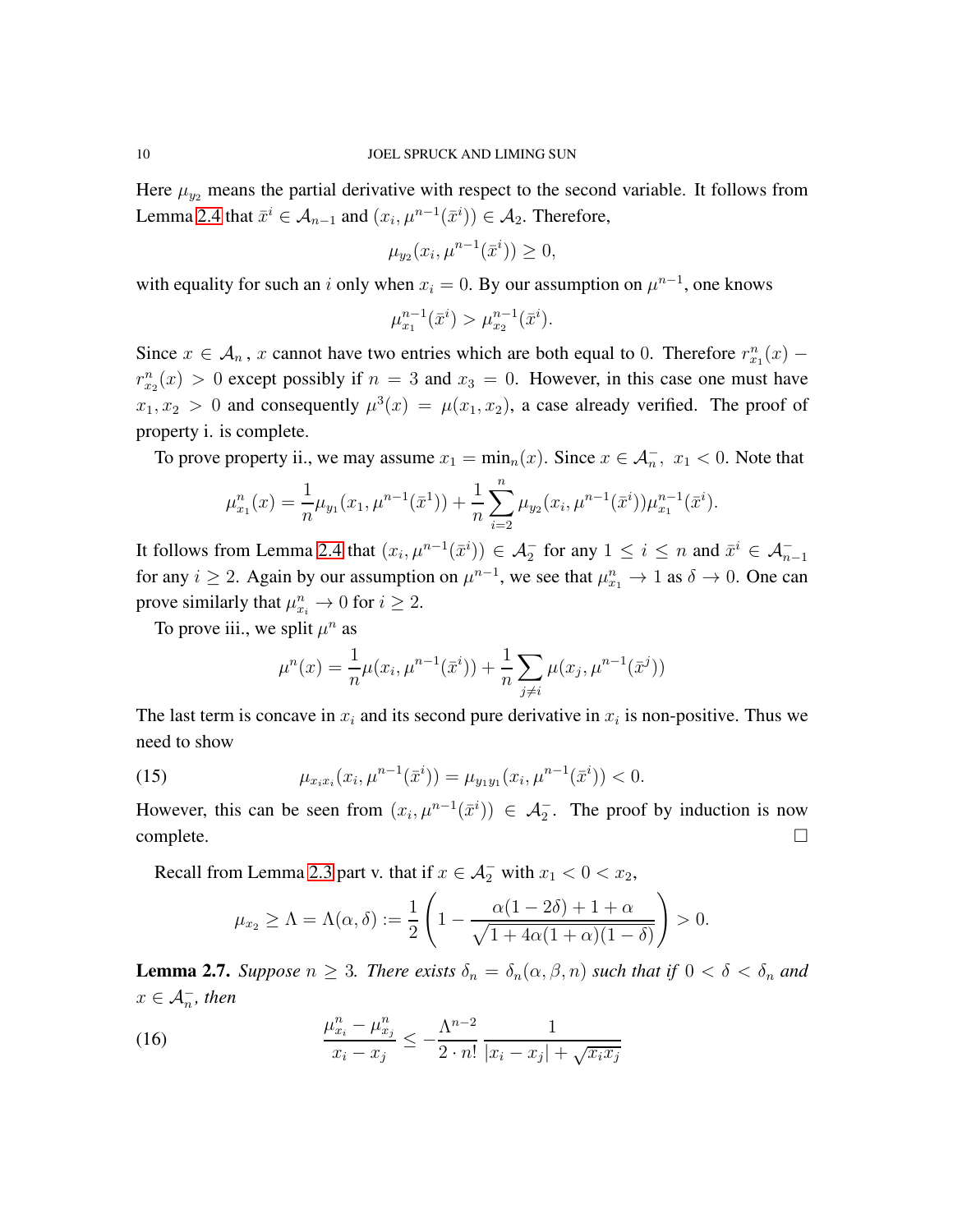*for any*  $x_i \neq x_j$  *and*  $x_i > 0, x_j > 0$ *.* 

*Proof.* We first examine the case  $n = 2$ . If  $x_1 \neq x_2$  and  $x_1, x_2 > 0$ , then it follows from [\(7\)](#page-5-0) and [\(8\)](#page-5-1) that

(17) 
$$
\frac{\mu_{x_1} - \mu_{x_2}}{x_1 - x_2} = -\frac{1 - \delta}{2\sqrt{(x_1 - x_2)^2 + 4\delta x_1 x_2}} \le -\frac{1}{4|x_1 - x_2| + 4\sqrt{x_1 x_2}}
$$

provided  $\delta < \frac{1}{4}$ . Now consider  $n \ge 3$ , using the decomposition  $\mu^n = d^n + r^n$  as in [\(13\)](#page-8-0). Then

$$
\frac{\mu_{x_i}^n - \mu_{x_j}^n}{x_i - x_j} \le \frac{r_{x_i}^n - r_{x_j}^n}{x_i - x_j}
$$

We may assume  $x_1 \le x_2 \le \cdots \le x_n$  and  $x_1 < 0$  since  $x \in \mathcal{A}_n^-$ . Notice we are assuming  $x_i, x_j > 0$ , which implies  $i > 1$ ,  $j > 1$ .

Supposing  $n = 3$  and recalling [\(14\)](#page-8-1), one obtains

$$
\frac{r_{x_2}^3 - r_{x_3}^3}{x_2 - x_3} \le \frac{1}{3} \mu_{y_2}(x_1, \mu(\bar{x}^1)) \cdot \frac{\mu_{x_2}(\bar{x}^1) - \mu_{x_3}(\bar{x}^1)}{x_2 - x_3}
$$
  

$$
\le -\frac{\Lambda}{2 \cdot 3!} \frac{1}{|x_2 - x_3| + \sqrt{x_2 x_3}}
$$

We use induction to prove the cases  $n > 3$ . Let l be an number in  $\{2, \dots, n\}$  with  $l \neq i, j$ . Again using [\(14\)](#page-8-1),

$$
\frac{r_{x_i}^n - r_{x_j}^n}{x_i - x_j} \le \frac{1}{n} \mu_{y_2}(x_l, \mu^{n-1}(\bar{x}^l)) \cdot \frac{\mu_{x_i}^{n-1}(\bar{x}^l) - \mu_{x_j}^{n-1}(\bar{x}^l)}{x_i - x_j}
$$

By Lemma [2.6,](#page-8-2)  $(x_l, \mu^{n-1}(\bar{x}^l)) \in \mathcal{A}_2^-$ , so it follows from [\(8\)](#page-5-1) that

$$
\frac{r_{x_i}^n - r_{x_j}^n}{x_i - x_j} \le \frac{\Lambda}{n} \frac{\mu_{x_i}^{n-1}(\bar{x}^l) - \mu_{x_l}^{n-1}(\bar{x}^1)}{x_i - x_j} \le -\frac{\Lambda^{n-2}}{2 \cdot n!} \frac{1}{|x_i - x_j| + \sqrt{x_i x_j}},
$$

<span id="page-10-0"></span>where the last inequality follows from our induction hypothesis and  $\bar{x}^l \in A_{n-1}^-$ .

 $\Box$ 

### 3. 2-CONVEX TRANSLATORS

Suppose  $e_{n+1}$  is the direction of the translation. The mean curvature  $H = \text{tr}A$  and second fundamental form  $A = (h_{ij})$  satisfy the following equations, for instance see [\[16](#page-17-12)]

- <span id="page-10-2"></span>(18)  $\Delta H + \nabla_{e_{n+1}} H + |A|^2 H = 0,$
- <span id="page-10-1"></span>(19)  $\Delta A + \nabla_{e_{n+1}} A + |A|^2 A = 0.$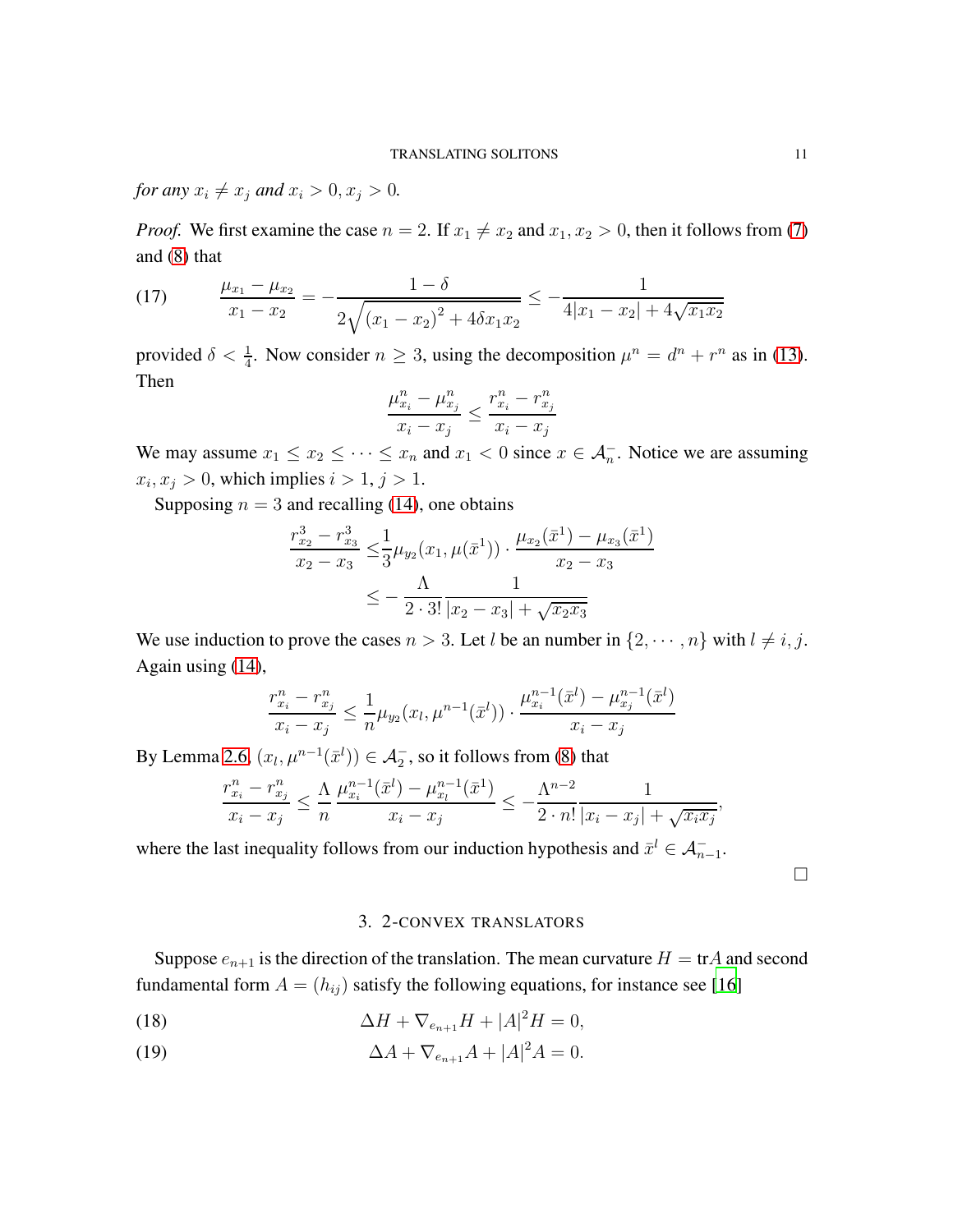Define  $L = \Delta + \nabla_{e_{n+1}}$ , which is so called drift laplacian. Suppose  $\kappa_1, \dots, \kappa_n$  are the principle curvatures of  $\Sigma$  and  $\tau_1, \dots, \tau_n$  is a smooth orthonormal frame. We write  $\mu^n =$  $\mu^n(\kappa_1, \cdots, \kappa_n)$  for short.

Suppose  $\Sigma$  is uniformly 2-convex. More precisely, assuming  $\kappa_1 \leq \kappa_2 \leq \cdots \leq \kappa_n$ , we have  $\kappa_1 + \kappa_2 \geq \beta H > 0$  for some  $\beta > 0$ . Then  $(\kappa_1, \dots, \kappa_n) \in A_n$ . By Corollary [2.5,](#page-7-0)  $\mu^n$  is smooth on  $\Sigma$ . Since  $\mu^n$  is a symmetric function of the principle curvatures, we can express  $\mu^n$  as a fully nonlinear equation of the second fundamental form, namely  $\mu^{n}(\kappa_1, \dots, \kappa_n) = F((h_j^i))$ . Here we point out that since  $\mu^n$  is a smooth function and symmetric on its arguments, then  $F$  is smooth on the second fundamental forms. Denote  $F_{ij} = \frac{\partial F}{\partial h_i}$  $\frac{\partial F}{\partial h_{ij}}$  and  $F_{ij,rs} = \frac{\partial^2 F}{\partial h_{ij} \partial l}$  $\frac{\partial^2 F}{\partial h_{ij}\partial h_{rs}}$ . Then a standard calculation gives

$$
\Delta \mu^{n} = F^{ij} h_{ijkk} + F^{ij,rs} h_{ijk} h_{rsk}
$$
  
=  $F^{ij}(-|A|^{2} h_{ij} - \nabla_{e_{n+1}} h_{ij}) + F^{ij,rs} h_{ijk} h_{rsk}$   
=  $- |A|^{2} F^{ij} h_{ij} - \nabla_{e_{n+1}} \mu + F^{ij,rs} h_{ijk} h_{rsk}$ 

where we have used [\(19\)](#page-10-1). Recall that by the definition of  $L$ ,

$$
L\mu^n = -|A|^2 F^{ij} h_{ij} + F^{ij,rs} h_{ijk} h_{rsk}.
$$

Define  $Q_{\delta} = \frac{\mu^n}{H - \mu^n}$ . Then a simple calculation gives

$$
\Delta Q_{\delta} = \frac{H\Delta\mu^{n} - \mu^{n}\Delta H}{(H - \mu^{n})^{2}} - 2\left\langle \frac{\nabla(H - \mu^{n})}{H - \mu^{n}}, \nabla Q_{\delta} \right\rangle
$$

which means

<span id="page-11-0"></span>(20) 
$$
LQ_{\delta} + 2\frac{\langle \nabla (H - \mu^n), \nabla Q_{\delta} \rangle}{H - \mu^n} = \frac{HL\mu^n - \mu^n LH}{(H - \mu^n)^2}.
$$

The previous calculation of  $L\mu^n$  and [\(18\)](#page-10-2) shows that

<span id="page-11-1"></span>(21) 
$$
HL\mu^{n} - \mu^{n}LH = H|A|^{2}(\mu^{n} - F^{ij}h_{ij}) + HF^{ij,pq}h_{ijk}h_{pqk} = HF^{ij,pq}h_{ijk}h_{pqk},
$$

since  $F^{ij}h_{ij} = \mu^n$  by the homogeneity property of  $\mu^n$ . Furthermore, the concavity of  $\mu^n$ implies  $F^{ij,rs}$  is negative definite. Since  $H > 0$ , it follows from [\(20\)](#page-11-0), [\(21\)](#page-11-1) that

<span id="page-11-2"></span>(22) 
$$
LQ_{\delta} + 2\frac{\langle \nabla (H - \mu^n), \nabla Q_{\delta} \rangle}{H - \mu^n} = \frac{HF^{ij, pq}h_{ijk}h_{pqk}}{(H - \mu^n)^2} \leq 0
$$

We can restate our main result as

<span id="page-11-3"></span>**Theorem 3.1.** *If*  $\Sigma^n$  *is a uniformly 2-convex translator with*  $n \geq 3$ *, then* 

$$
\lim_{\delta \to 0^+} \inf_{\Sigma} Q_{\delta} \ge 0.
$$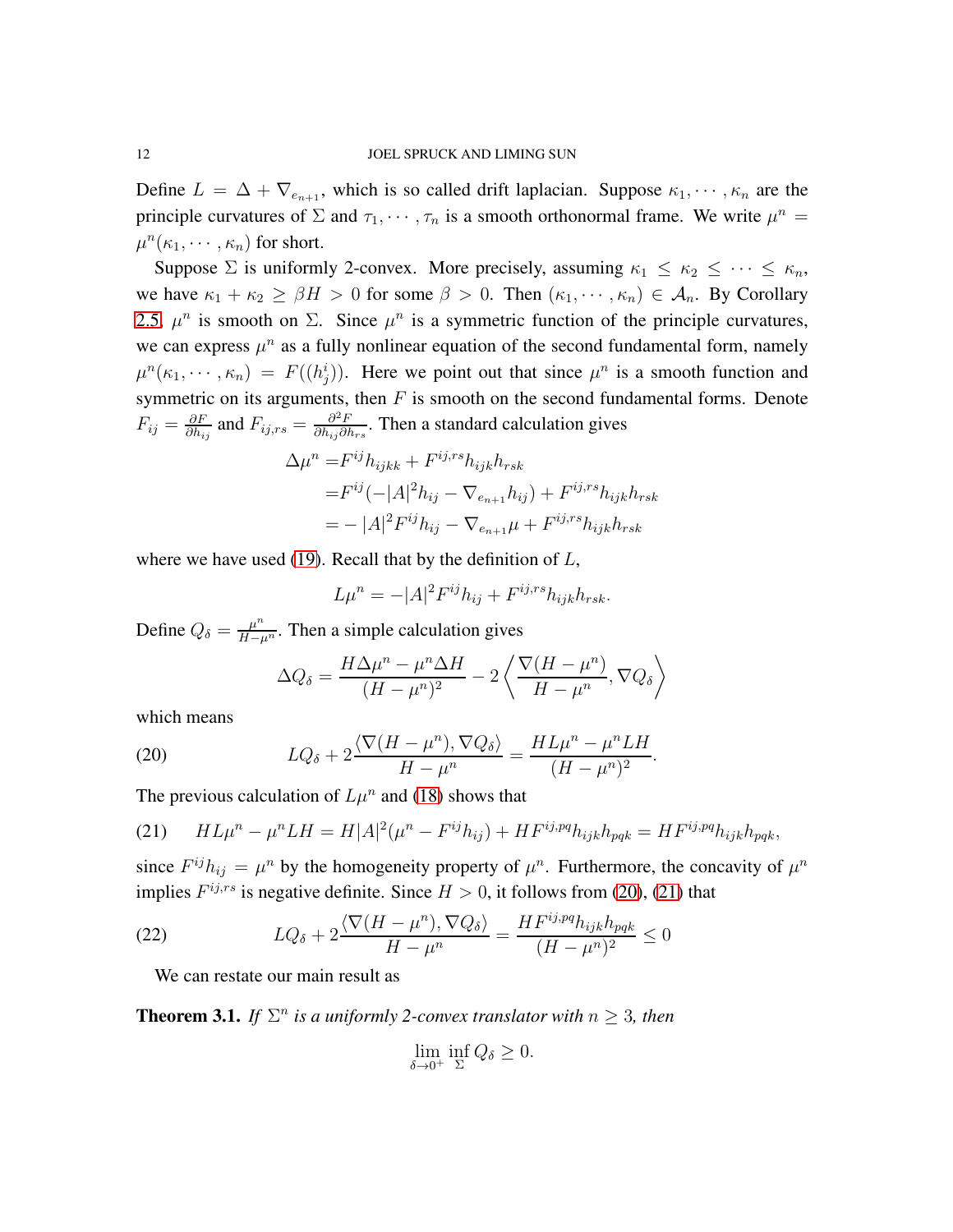*As a consequence,* Σ *must be convex.*

*Proof.* We will prove the theorem by contradiction. Recall that  $\mu^n < \frac{1}{n}H$  and  $H > 0$ . It is easy to see that  $Q_\delta > -1$  on  $\Sigma$ . Assume  $\inf_{\Sigma} Q_\delta < -\epsilon_0 < 0$  for any  $\delta > 0$  small. From now on, we choose  $\tau_1, \tau_2, \cdots, \tau_n$  to be principle directions corresponding to the ordered principle curvatures  $\kappa_1 \leq \cdots \leq \kappa_n$ .

Suppose  $Q_{\delta}$  attains its infimum at some interior point  $P \in \Sigma$ . Applying the strong maximum principle to [\(22\)](#page-11-2) yields  $Q_{\delta} \equiv Q_{\delta}(P) < -\epsilon_0 < 0$  and  $F^{ij, pq} h_{ijk} h_{pqk} = 0$ . In particular,  $\mu^n = \frac{Q_\delta}{1+C}$  $\frac{Q_{\delta}}{1+Q_{\delta}}H$ . It follows from Lemma [2.4](#page-6-0) (iv) that,

<span id="page-12-3"></span>(23) 
$$
\kappa_1 \leq \mu^n + c(n)\sqrt{\delta}H = \frac{Q_{\delta}}{1 + Q_{\delta}}H + c(n)\sqrt{\delta}H \leq -\alpha H
$$

for some  $\alpha > 0$  small, if  $\delta$  is taken small enough. We fix  $\alpha, \beta > 0$  small enough that [\(4\)](#page-3-0) holds. Consequently,  $(\kappa_1, \dots, \kappa_n) \in \mathcal{A}_{n-1}$  for such  $\alpha$  and  $\beta$  and all points on  $\Sigma$ .

<span id="page-12-1"></span>**Claim 1.** If  $Q_\delta$  has an interior infimum, then  $h_{ijk} \equiv 0$ , that is  $\nabla A \equiv 0$ .

*Proof.* With the notation that  $\mu_i^n = \frac{\partial \mu^n}{\partial \kappa_i}$  $\frac{\partial \mu^n}{\partial \kappa_i}$  and  $\mu^n_{ij} = \frac{\partial^2 \mu^n}{\partial \kappa_i \partial \kappa}$  $\frac{\partial^2 \mu^n}{\partial \kappa_i \partial \kappa_j}$ , it is well known that  $F^{ij,pq} h_{ijk} h_{pqk}$ can be calculated (see for example, [\[19](#page-17-13)] or [\[3](#page-16-4)]):

<span id="page-12-0"></span>(24) 
$$
F^{ij,pq}h_{ijk}h_{pqk} = \sum_{i,j,k} \mu_{ij}^{n}h_{iik}h_{jjk} + \sum_{\{i,j:k_i \neq \kappa_j\}} \sum_{k} \frac{\mu_i^{n} - \mu_j^{n}}{\kappa_i - \kappa_j} h_{ijk}h_{ijk}.
$$

By concavity, both terms on the right hand side of [\(24\)](#page-12-0) are nonpositive. Since  $Q_{\delta}$  is con-stant, then [\(22\)](#page-11-2) implies  $F^{ij,pq}h_{ijk}h_{pqk} = 0$ . Therefore both of the above terms must be 0. Because of Lemma [2.6,](#page-8-2)

$$
\frac{\mu_i^n - \mu_j^n}{\kappa_i - \kappa_j} < 0 \quad \text{for } \kappa_i \neq \kappa_j.
$$

Thus necessarily, for each i and j such that  $\kappa_i \neq \kappa_j$ 

$$
h_{ijk} = 0, \quad \forall k.
$$

However, if  $i \neq j$  and  $\kappa_i = \kappa_j$ , then  $h_{ijk} = 0$  for any k. Indeed, for a dense open set of points, we can choose a smooth orthonormal frame  $\tau_1, \ldots, \tau_n$  of eigenvectors for the ordered principal curvatures  $\kappa_1 \leq ... \leq \kappa_n$ , see Theorems 2 and 3 of [\[18\]](#page-17-14). Then (see formula (9) of [\[5](#page-16-1)]),

<span id="page-12-2"></span>(25) 
$$
0 = \tau_k h_{ij} = \nabla_{\tau_k} h_{ij} + h(\nabla_{\tau_k} \tau_i, \tau_j) + h(\tau_i, \nabla_{\tau_k} \tau_j)
$$

$$
= h_{ijk} + \Gamma^j_{ki} \kappa_j + \Gamma^i_{kj} \kappa_i = h_{ijk} + \Gamma^j_{ki} (\kappa_j - \kappa_i) = h_{ijk}.
$$

Summing up the above analysis, one has  $h_{ijk} \equiv 0$  for  $i \neq j$  and any k, for a dense open set of points of  $\Sigma$ . Since  $A = (h_{ij})$  is a Codazzi tensor, it remains to show  $h_{iii} = 0$  for all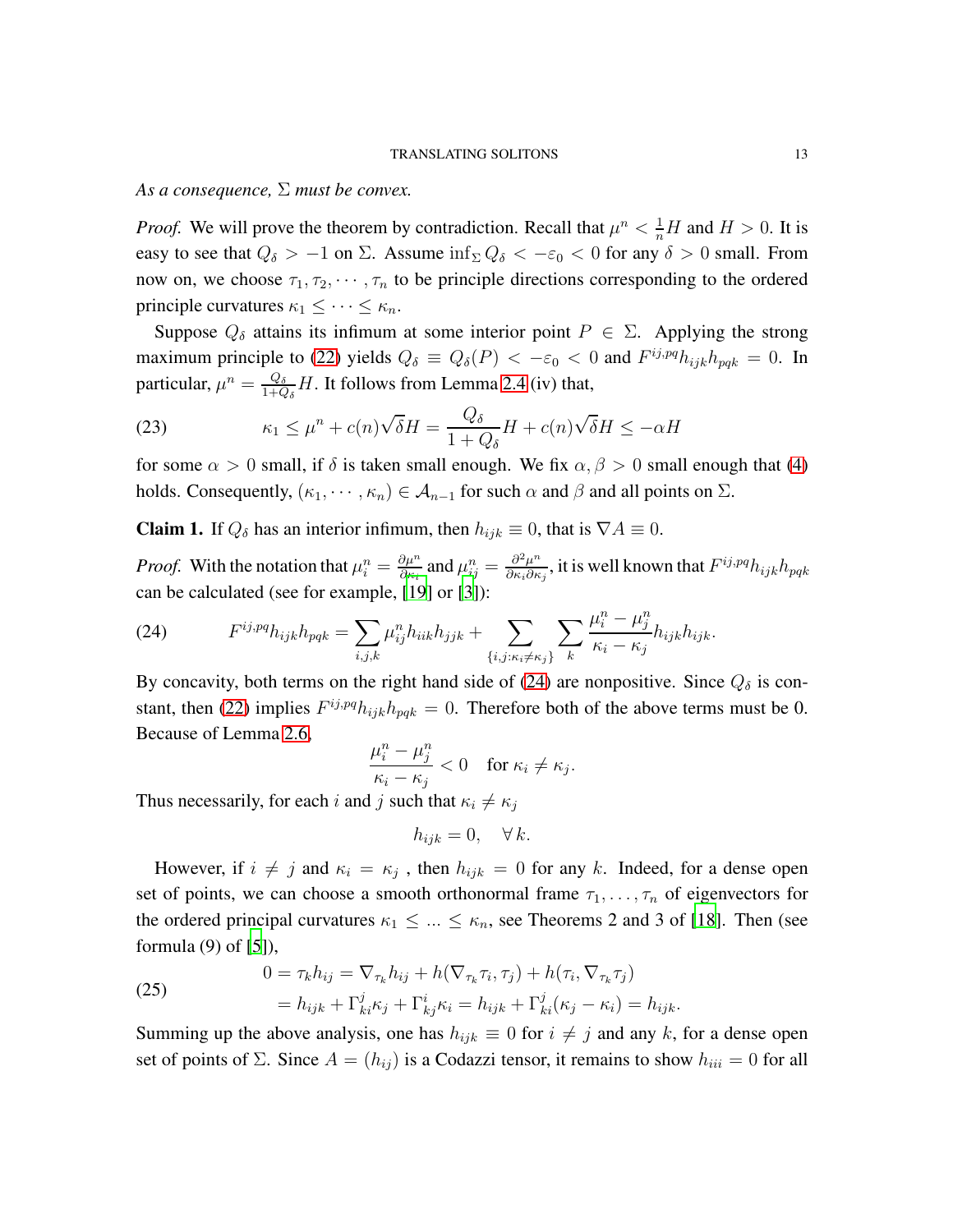*i*. Recall that we also know  $\sum_{i,j,k} \mu_{ij}^n h_{iik} h_{jjk} = 0$ , which now reduces to  $\sum_i \mu_{ii}^n h_{iii}^2 = 0$ . Since  $\mu_{ii}^n < 0$  as a consequence of Lemma [2.6](#page-8-2) iii., it follows that  $h_{iii} = 0$  for all *i*. Claim [1](#page-12-1) is established for a dense open set of points and hence all points by continuity.

Now if  $\nabla A \equiv 0$ , then  $\nabla H \equiv 0$ . It follows that

$$
0 = \nabla_{\tau_l} H = \kappa_l \langle \tau_l, e_{n+1} \rangle.
$$

Since  $\kappa_l \neq 0$  for any  $1 \leq l \leq n$ , then the unit normal of  $\Sigma$  is  $\nu = e_{n+1}$  and  $H \equiv 1$  which is impossible. Therefore  $Q_{\delta}$  cannot have an interior infimum.

Therefore the infimum of  $Q_{\delta}$  is achieved at infinity and we can apply the Omori-Yau maximum principle. That is, there exists a sequence  $P_{\delta,N} \to \infty$  such that

<span id="page-13-1"></span>(26) 
$$
Q_{\delta}(P_{\delta,N}) \to \inf_{\Sigma} Q_{\delta}, \quad |\nabla Q_{\delta}(P_{\delta,N})| < \frac{1}{N}, \quad \Delta Q_{\delta}(P_{\delta,N}) > -\frac{1}{N}
$$

Moreover, we can perturb the  $P_{\delta,N} \to \infty$  slightly so that [\(24\)](#page-12-0) and [\(25\)](#page-12-2) are also satisfied.

If  $H(P_{\delta,N})$  does not tend to zero, we can choose a subsequence (which we still denote by  $P_{\delta,N}$ ) and consider  $\Sigma_N = \Sigma - P_{\delta,N}$ . We know from Lemma [2.4](#page-6-0) that  $\Sigma$  has bounded principle curvatures, so the same is true of  $\Sigma_N$ . Then a subsequence of the  $\Sigma_N$  will converge smoothly to  $\Sigma_{\infty}$ , which is again a mean convex translating soliton with  $H(0) > 0$ . However,

$$
\inf_{\Sigma_{\infty}} \frac{\mu^n}{H - \mu^n} = \frac{\mu^n}{H - \mu^n}(0) \le -\varepsilon_0
$$

This contradicts the fact that  $Q_{\delta}$  has no interior negative minimum.

Therefore, we must have  $H(P_{\delta,N}) \to 0$  as  $N \to \infty$ .

<span id="page-13-0"></span>**Claim 2.** If  $n \geq 3$ , then  $\kappa_i(P_{\delta,N}) \to 0$ , for any  $1 \leq i \leq n$  as  $N \to \infty$ . Moreover, there exists  $C(n) > 1$  such that for all l,

<span id="page-13-2"></span>(27) 
$$
C(n)^{-1} \leq \left| \frac{\kappa_l}{H - \mu^n} \right| (P_{\delta, N}) \leq C(n)
$$

(28) 
$$
C(n)^{-1} \leq \frac{H}{H - \mu^n}(P_{\delta, N}) \leq C(n).
$$

provided  $\delta$  small and N large enough.

*Proof.* Order the principal curvatures as before:  $\kappa_1 \leq \cdots \leq \kappa_n$ . Since  $\Sigma$  is uniformly 2-convex,

$$
H = \sum_{j=1}^{n} \kappa_j \ge \sum_{j=3}^{n} \kappa_j + \beta H.
$$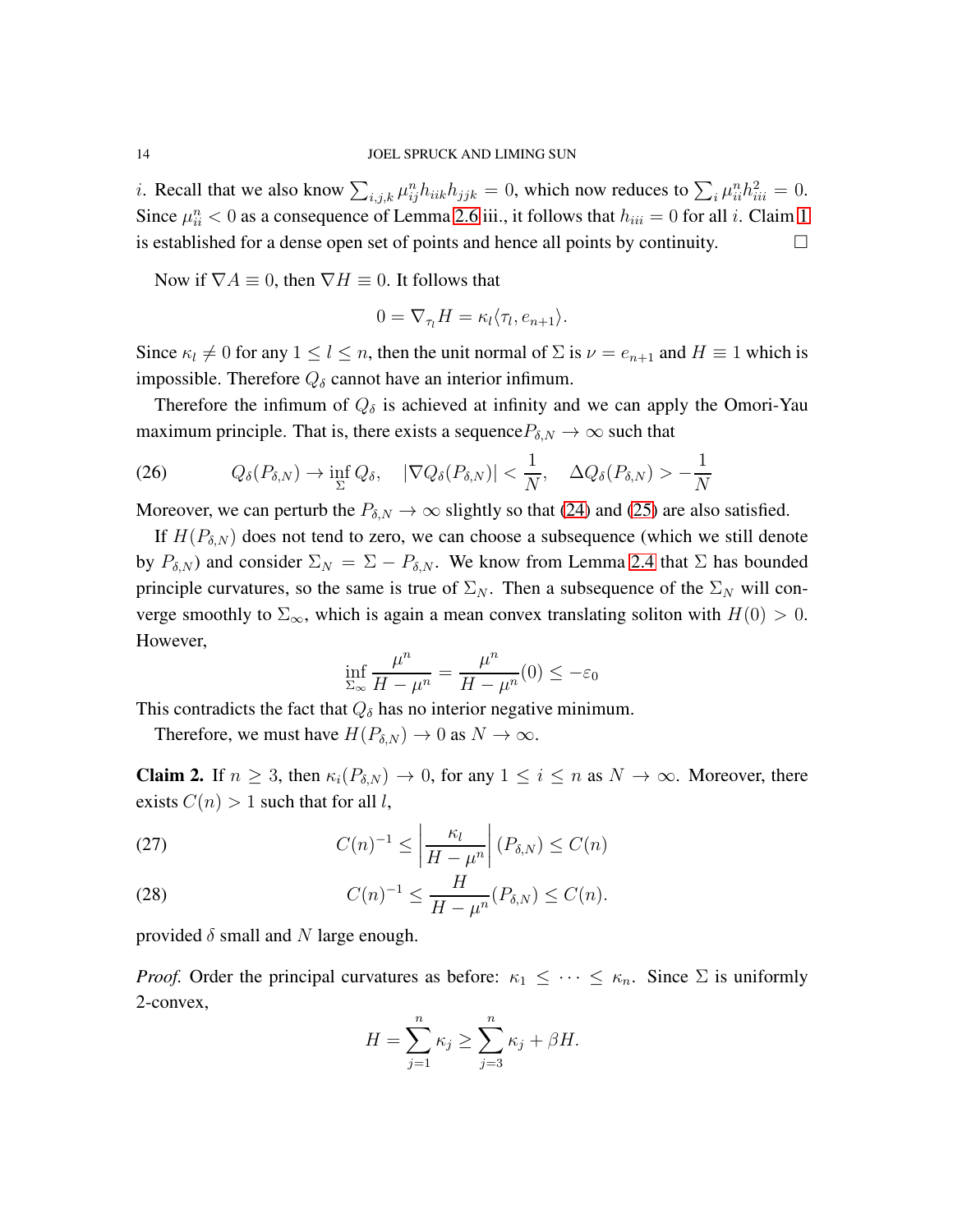Therefore  $\kappa_j(P_{\delta,N}) \to 0$  for  $j \geq 3$  and  $(\kappa_1 + \kappa_2)(P_{\delta,N})$  as  $N \to \infty$ . By Lemma [2.4](#page-6-0) ii., we also have  $\kappa_j(P_{\delta,N}) \to 0$ ,  $j = 1, 2$  at the same time. Using Lemma [2.4](#page-6-0) iv., at each  $P_{\delta,N}$ ,

$$
0 \ge \frac{\mu^n}{H} \ge \frac{\kappa_1 - c(n)\sqrt{\delta} H}{H} \ge -c(n)\sqrt{\delta} - \frac{1}{n-2}
$$

which implies

$$
1 \ge \frac{H}{H - \mu^n} = \frac{1}{1 - \mu^n / H} \ge \frac{n - 2}{n - 1 + (n - 2)c(n)(\delta)} > 0
$$

Suppose  $\delta$  is small enough such that at each  $P_{\delta,N}$ , [\(23\)](#page-12-3) holds. Then if N is large enough,

$$
-1 \le \frac{\kappa_1}{H - \mu^n} \le \frac{\mu^n + c(n)\sqrt{\delta}H}{H - \mu^n} \le Q_\delta + c(n)\sqrt{\delta} \le -\frac{1}{2}\varepsilon_0 + c(n)\sqrt{\delta} \le -\frac{1}{4}\varepsilon_0.
$$

For  $l \geq 2$ , it is easy to see

$$
\frac{\beta H}{H - \mu^n} \le \frac{\kappa_l}{H - \mu^n} \le 1.
$$

Our Claim [2](#page-13-0) follows from taking  $\delta$  small enough and N large enough

It follows from Claim [2](#page-13-0) that

$$
-\frac{\mu^n \nabla_l H}{(H - \mu^n)^2} = \frac{-\mu^n}{H - \mu^n} \frac{\kappa_l \langle \tau_l, e_{n+1} \rangle}{H - \mu^n}
$$

is uniformly bounded. Furthermore, by [\(26\)](#page-13-1) and

$$
\nabla Q_{\delta} = \frac{(H - \mu^n)\nabla\mu^n - \mu^n(\nabla H - \nabla\mu^n)}{(H - \mu^n)^2} = -\frac{\mu^n\nabla H}{(H - \mu^n)^2} + \frac{H\nabla\mu^n}{(H - \mu^n)^2},
$$

we see that  $\frac{H\nabla\mu^n}{(H-\mu^n)}$  $\frac{H\nabla\mu^n}{(H-\mu^n)^2}$  is uniformly bounded at each point  $P_{\delta,N}$ . Since  $\frac{H}{H-\mu^n}$  is bounded away from 0 by Claim [2,](#page-13-0) we conclude that  $\frac{\nabla \mu^n}{H-\mu^n}$  is also uniformly bounded at each point  $P_{\delta,N}$ . Adopting the notation  $\nabla_l = \nabla_{\tau_l}$ ,

<span id="page-14-1"></span>Claim 3. We have

$$
\frac{\nabla_l H}{H - \mu^n} (P_{\delta, N}) \to 0 \quad \text{ as } N \to \infty
$$

for any  $1 \leq l \leq n$ .

*Proof.* It follows from [\(22\)](#page-11-2) and [\(26\)](#page-13-1) that

<span id="page-14-0"></span>(29) 
$$
-\frac{2}{N} + 2\frac{\langle \nabla (H - \mu^n), \nabla Q_\delta \rangle}{H - \mu^n} \le \frac{HF^{ij, pq} h_{ijk} h_{pqk}}{(H - \mu^n)^2} \le 0
$$

holds at each  $P_{\delta,N}$ . From the previous analysis, one knows

$$
\frac{\nabla (H - \mu^n)}{H - \mu^n} (P_{\delta, N})
$$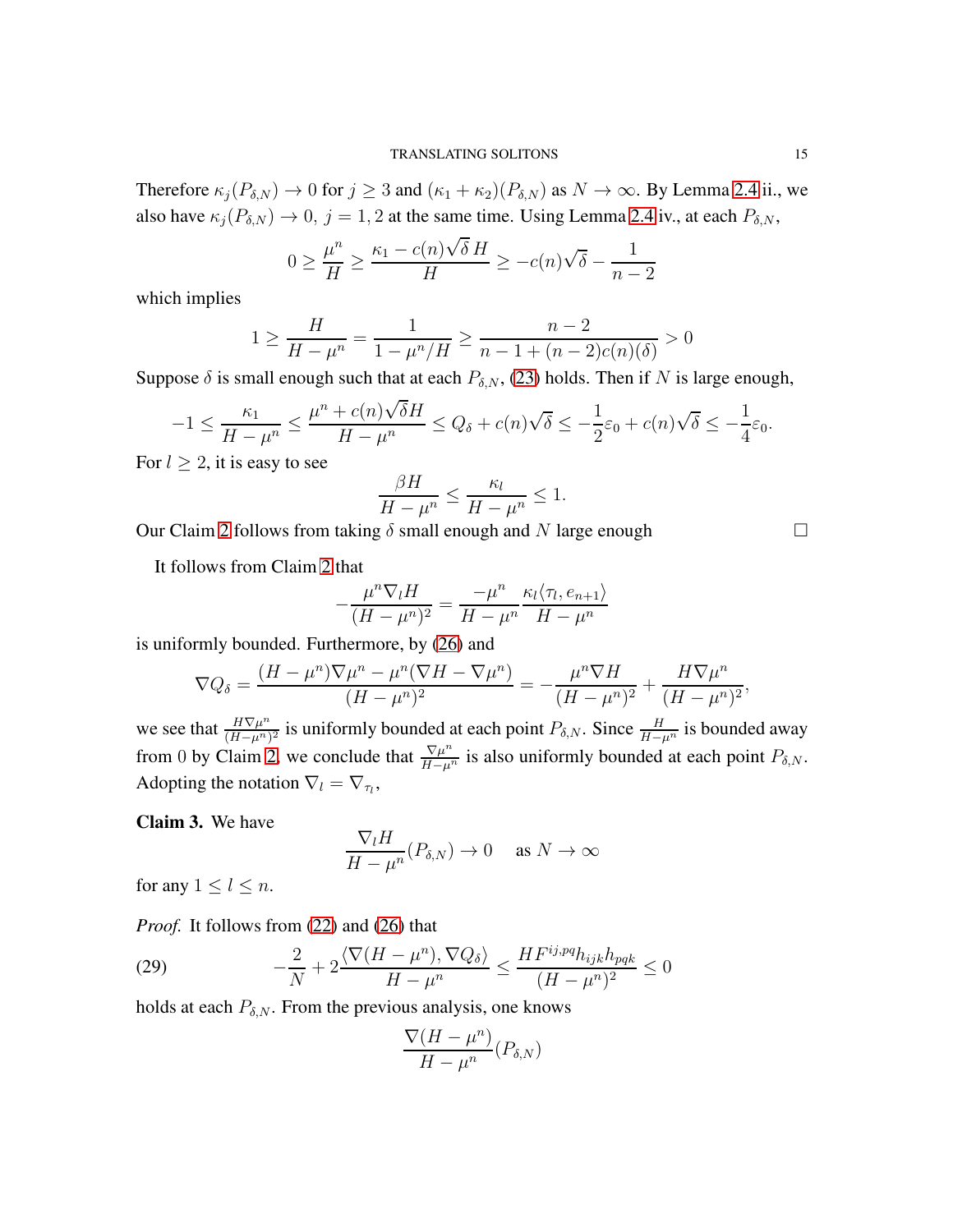is uniformly bounded as  $N \to \infty$ . Therefore, the left hand side of [\(29\)](#page-14-0) converges to 0 as  $N \to \infty$ . Consequently (since  $\frac{H}{H-\mu^n}$  is bounded away from zero)

$$
\frac{F^{ij,pq}h_{ijk}h_{pqk}}{H-\mu^n} \to 0, \quad \text{as } N \to \infty.
$$

By [\(24\)](#page-12-0), one has

(30) 
$$
\frac{F^{ij, pq} h_{ijk} h_{pqk}}{H - \mu^n} \leq \frac{1}{H - \mu^n} \sum_{\{i, j: \kappa_i \neq \kappa_j\}} \sum_k \frac{\mu_i^n - \mu_j^n}{\kappa_i - \kappa_j} h_{ijk}^2 \leq 0
$$

and each term in the summation is nonpositive. Therefore all the terms converge to zero as  $N \to \infty$ . Suppose  $\delta$  is small enough. Taking  $i = 1$  and  $j > 1$  and using Lemma [2.6](#page-8-2) ii., one obtains  $(H - \mu^n)^{-1} |h_{1jk}| \to 0$  as  $N \to \infty$  for any k. In particular,

(31) 
$$
\frac{|h_{1jj}| + |h_{11j}|}{H - \mu^n} \to 0, \text{ as } N \to \infty, \text{ for } j > 1.
$$

Taking both  $i, j > 1$  and  $i \ge j$ , if  $\kappa_i = \kappa_j$ , then  $h_{ijk} = 0$  by [\(25\)](#page-12-2). If  $\kappa_i \ne \kappa_j$ , we use Lemma [2.7](#page-9-0) to conclude

$$
\frac{\Lambda^{n-2}}{2 \cdot n!} \frac{h_{ijk}^2}{(H - \mu^n)^2} \le \frac{\Lambda^{n-2}}{2 \cdot n!} \frac{1}{H - \mu^n} \frac{h_{ijk}^2}{|\kappa_i - \kappa_j| + \sqrt{\kappa_i \kappa_j}}\n\n\le -\frac{1}{H - \mu^n} \frac{\mu^i - \mu^j}{\kappa_i - \kappa_j} h_{ijk}^2 \le \left| \frac{F^{ij, pq} h_{ijk} h_{pqk}}{H - \mu^n} \right|
$$

In either case, we must have

(32) 
$$
\frac{|h_{ijk}|}{H - \mu^n} \to 0 \quad \text{as } N \to \infty, \quad \text{for } i \neq j.
$$

Since  $\nabla_l \mu^n = \sum_i \mu_i^n \nabla_l \kappa_i = \sum_i \mu_i^n h_{iil}$ , we can rewrite  $\nabla_l Q_\delta$  as

<span id="page-15-1"></span><span id="page-15-0"></span>(33) 
$$
\nabla_{l}Q_{\delta} = \frac{H\nabla_{l}\mu^{n} - \mu^{n}\nabla_{l}H}{(H - \mu^{n})^{2}} = \left[1 + \frac{H(\mu_{l}^{n} - 1)}{H - \mu^{n}}\right] \frac{h_{lll}}{H - \mu^{n}} + \sum_{i \neq l} \frac{H\mu_{l}^{n}h_{iil} - \mu^{n}h_{iil}}{(H - \mu^{n})^{2}}
$$

When  $\delta$  is small enough, it follows from Lemma [2.6](#page-8-2) ii. that  $\mu_l^n \to 0$  if  $l > 1$  and  $\mu_l^n \to 1$  if  $l = 1$ , as  $N \to \infty$ , uniformly as  $\delta$  decreases to zero. Combined with the uniform estimates of Claim [2](#page-13-0) and [\(32\)](#page-15-0), the last term on the right hand side of [\(33\)](#page-15-1) tends to zero as  $N \to \infty$ . Moreover,  $1 + H(\mu_l^n - 1)(H - \mu^n)^{-1}$  is uniformly bounded away from zero for any *l*. Since  $\nabla_lQ_\delta \to 0$  as  $N \to \infty$ , we conclude from [\(33\)](#page-15-1) that

<span id="page-15-2"></span>(34) 
$$
\frac{h_{lll}}{H-\mu^n}\to 0 \text{ as } N\to\infty.
$$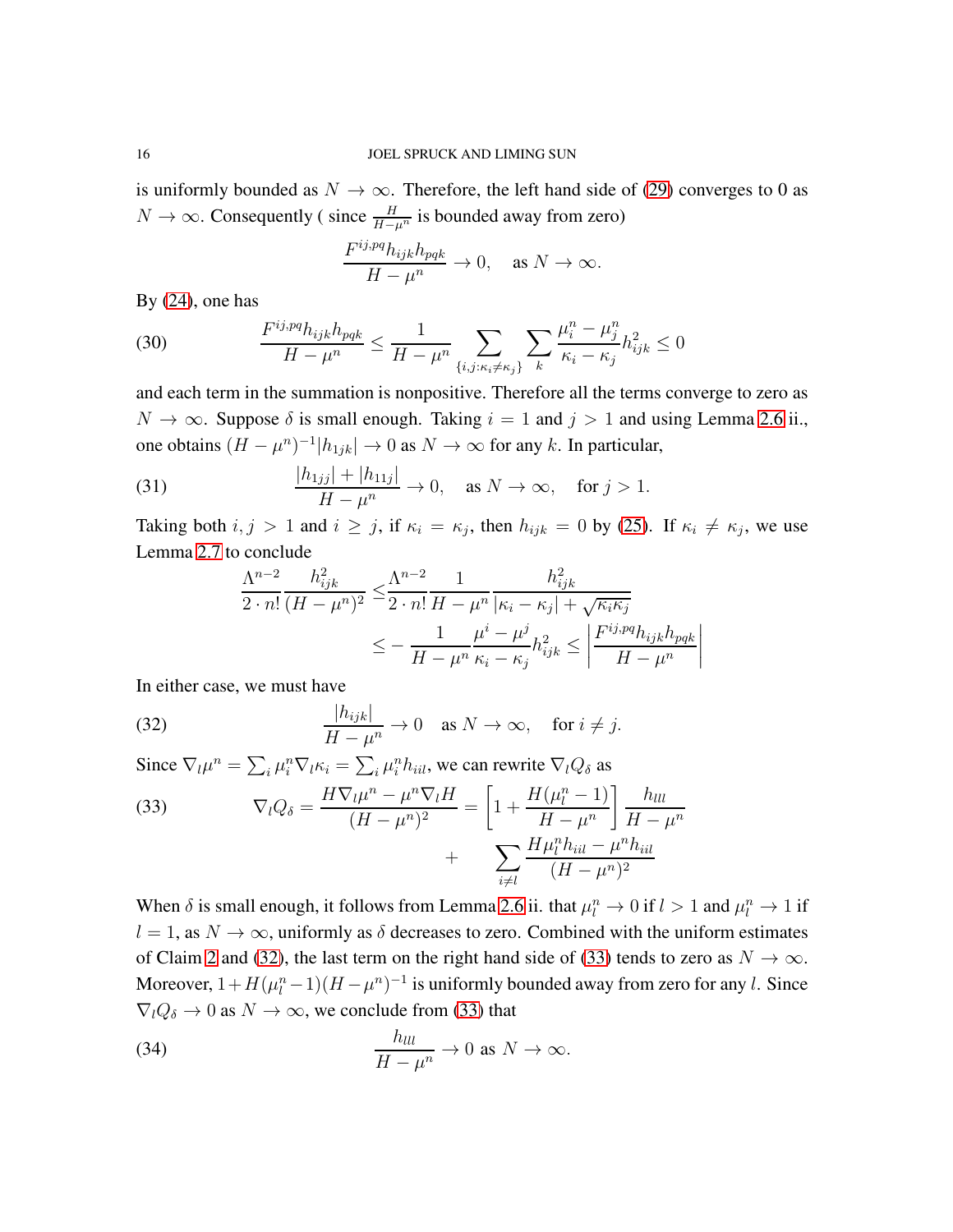Therefore [\(32\)](#page-15-0) and [\(34\)](#page-15-2) imply

$$
\frac{\nabla_l H}{H-\mu^n} = \sum_{i=1}^n \frac{h_{iil}}{H-\mu^n} \to 0 \text{ as } N \to \infty,
$$

proving Claim [3.](#page-14-1)

Again consider  $\Sigma_N = \Sigma - P_{\delta,N}$ . A subsequence of the  $\Sigma_N$  converges locally smoothly to a translator  $\Sigma_{\infty}$ . Since  $H = \langle \nu, e_{n+1} \rangle$ ,

$$
\frac{\nabla_l H}{H - \mu^n}(P_{\delta, N}) = \frac{\kappa_l \langle \tau_l, e_{n+1} \rangle}{H - \mu^n}(P_{\delta, N}) \to 0, \quad \text{as } N \to \infty.
$$

But then by [\(27\)](#page-13-2),

(35) 
$$
\langle \tau_l, e_{n+1} \rangle (P_{\delta, N}) \to 0 \text{ as } N \to \infty.
$$

This means that at the origin on  $\Sigma_{\infty}$ , we have  $\langle \tau_l, e_{n+1} \rangle(0) = 0$ . In other words,  $\nu = e_{n+1}$ and  $H = 1$  at 0. However,

$$
\inf_{\Sigma_{\infty}} \frac{\mu^n}{H - \mu^n} = \frac{\mu^n}{H - \mu^n}(0) \le -\varepsilon_0
$$

This again contradicts the fact that  $Q_{\delta}$  cannot have an interior negative minimum. This completes the proof of Theorem [3.1](#page-11-3) and consequently Theorem [1.1](#page-1-0) is proven.

 $\Box$ 

## **REFERENCES**

- <span id="page-16-3"></span>[1] Mark A. S. Aarons. Mean curvature flow with a forcing term in minkowski space. *Calculus of Variations and Partial Differential Equations*, 25(2):205–246, 2006.
- <span id="page-16-0"></span>[2] Steven J Altschuler and Lang F Wu. Translating surfaces of the non-parametric mean curvature flow with prescribed contact angle. *Calculus of Variations and Partial Differential Equations*, 2(1):101–111, 1994.
- <span id="page-16-4"></span>[3] Ben Andrews. Contraction of convex hypersurfaces in euclidean space. *Calculus of Variations and Partial Differential Equations*, 2(2):151–171, 1994.
- <span id="page-16-2"></span>[4] Theodora Bourni and Mat Langford. Type-ii singularities of two-convex immersed mean curvature flow. *Geometric Flows*, 2(1):1–17, 2016.
- <span id="page-16-1"></span>[5] Theodora Bourni, Mat Langford, and Giuseppi Tinaglia. On the existence of translating solitons of mean curvature flow in slabs. *arXiv preprint arXiv:1805.05173*, 2018.

 $\Box$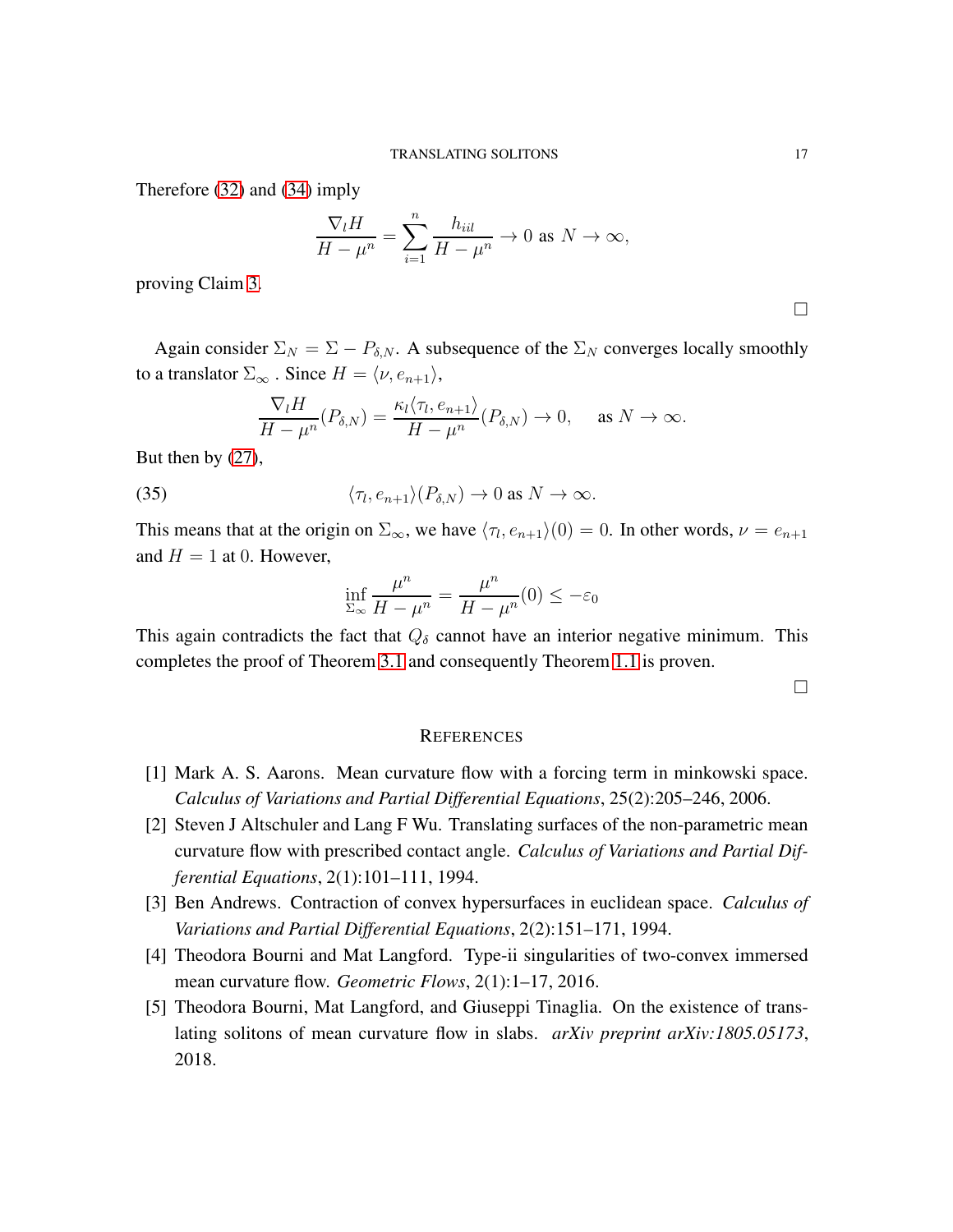- <span id="page-17-10"></span>[6] Theodora Bourni, Mat Langford, and Giuseppe Tinaglia. Convex ancient solutions to mean curvature flow. *arXiv preprint arXiv:1907.03932*, 2019.
- <span id="page-17-8"></span>[7] Simon Brendle and Kyeongsu Choi. Uniqueness of convex ancient solutions to mean curvature flow in higher dimensions. *arXiv preprint arXiv:1804.00018*, 2018.
- <span id="page-17-7"></span>[8] Simon Brendle and Kyeongsu Choi. Uniqueness of convex ancient solutions to mean curvature flow in R 3 . *Inventiones mathematicae*, 217(1):35–76, 2019.
- <span id="page-17-0"></span>[9] Julie Clutterbuck, Oliver C Schnürer, and Felix Schulze. Stability of translating solutions to mean curvature flow. *Calculus of Variations and Partial Differential Equations*, 29(3):281–293, 2007.
- <span id="page-17-9"></span>[10] Richard S Hamilton. Convex hypersurfaces with pinched second fundamental form. *Communications in Analysis and Geometry*, 2(1):167–172, 1994.
- <span id="page-17-3"></span>[11] Robert Haslhofer. Uniqueness of the bowl soliton. *Geometry & Topology*, 19(4): 2393–2406, 2015.
- <span id="page-17-6"></span>[12] Robert Haslhofer and Bruce Kleiner. Mean curvature flow of mean convex hypersurfaces. *Communications on Pure and Applied Mathematics*, 70(3):511–546, 2017.
- <span id="page-17-11"></span>[13] Mirjam Heidusch. Zur Regularität des inversen mittleren Krümmungsflusses. PhD thesis, Tübingen University, 2001.
- <span id="page-17-2"></span>[14] David Hoffman, Tom Ilmanen, Francisco Martin, and Brian White. Graphical translators for mean curvature flow. *Calculus of Variations and Partial Differential Equations*, 58(4):117, 2019.
- <span id="page-17-4"></span>[15] Gerhard Huisken and Carlo Sinestrari. Convexity estimates for mean curvature flow and singularities of mean convex surfaces. *Acta mathematica*, 183(1):45–70, 1999.
- <span id="page-17-12"></span>[16] Francisco Mart´ın, Andreas Savas-Halilaj, and Knut Smoczyk. On the topology of translating solitons of the mean curvature flow. *Calculus of Variations and Partial Differential Equations*, 54(3):2853–2882, 2015.
- <span id="page-17-5"></span>[17] Weimin Sheng and Xu-Jia Wang. Singularity profile in the mean curvature flow. *Methods and Applications of Analysis*, 16(2):139–156, 2009.
- <span id="page-17-14"></span>[18] Donald H Singley. Smoothness theorems for the principal curvatures and principal vectors of a hypersurface. *The Rocky Mountain Journal of Mathematics*, 5(1):135– 144, 1975.
- <span id="page-17-13"></span>[19] Joel Spruck. Geometric aspects of the theory of fully nonlinear elliptic equations. *Global theory of minimal surfaces, Clay Mathematics Proceedings*, 3:283–309, 2005.
- <span id="page-17-1"></span>[20] Joel Spruck and Ling Xiao. Complete translating solitons to the mean curvature flow in R <sup>3</sup> with nonnegative mean curvature. *arXiv preprint arXiv:1703.01003*, 2017.